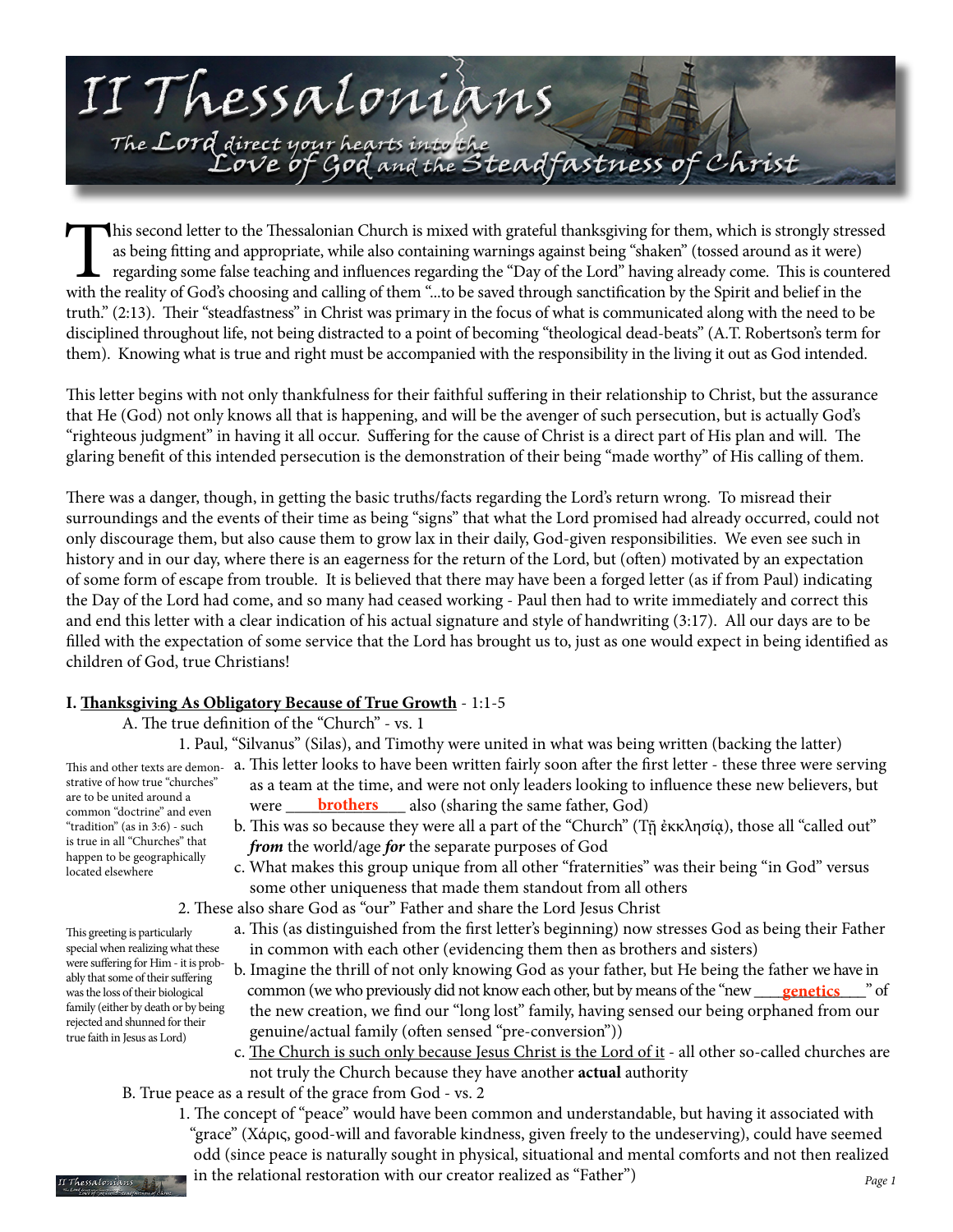a. All other sources of "peace" and "favor" are futile and will disappoint

- b. Though the true Church stands-out when "grace and peace" are found in Christ alone
- 2. "Grace" is also seen (and "grown in", as in II Pet. 3:18) as God's favor shown by opportunities He brings us to, or sends our way - "Peace" is then the calmness of spirit realizing His grace is always upon us - because of His grace we have peace with God, and knowledge of such (not just overall, but in each day's particulars) sooths the heart/mind no matter the circumstances C. "Fitting" and "right" thankfulness for their growing faith - vs. 3-5 **gifting** for the
- 1. "εὐχαριστέω" is the first word in the sentence in the Greek (which sentence goes on to verse 10) in its "parts" this word is prefixed with "εὐ" which means "good" followed by the word for "grace" ("χαρισ"), showing that thankfulness, at its core, is acknowledging the <u>goodness</u> of God's grace at work in all things at all times - vs. 3
	- a. What makes this use of gratefulness stand out, is the use of two words that are used along with it that *insist* on it being expressed; the words being "ought" and "fitting" (or "right")
	- b. It would be encouraging to read of this thanksgiving, but it is (again) directed at God (because of Him their faith is growing and their love for each other is increasing)
	- c. This illustrates the best use of expressing praise/thanksgiving to another; God at work in them!
- d. Some of this is likely tied back to Paul's prayer for them in I Thes. 3:6-13, being comforted by news of their faith, seeking that God would give him the opportunity to "supply what was lacking" (that they get to participate in this by allowing them to visit and minster again to them, and finally that their love for each other would "abound") - and their faith was truly abounding (the word being ὑπεραυξάνει, as in "hyper growing") as well as their love (πλεονάζω, exceeding more than enough) - these were not just maturing, they were "super abounding" even though <u>oppositions</u> abounded against them - see also I Thes. 2:17-20 2. Their consistency and growth was significant enough for Paul to reveal he "speaks proudly" of them - vs. 4

a. This "boasting" (glorying) is still in God, as in saying to the other churches, "Look what a

- great thing **God** is doing with/in the Christians in Thessalonica!" glory did not belong to them or their leadership, and the results were more along the lines of fortitude than they were varying forms of "measurable prosperity" (as we see so much as the focus of how thankfulness today is expressed)
- b. Because of their faith (focused (undistracted, unwaivering) trust), they were "persevering" (τῆς ὑπομονῆς, the endurance) in the midst of persecutions and afflictions (two words describing being hunted down and finally cornered/trapped) - all this they were bearing
- c. The point of joyful regard (boasting), was focused on the pressure they were able to bear-up under because *their faith was growing stronger*

### 3. Why would being thankful for such a situation be "fitting"? - vs. 5

- a. It might strike some as odd to realize the reason Paul gives for this expressed gratefulness to God for their patient suffering - it was an indicator of their being "considered worthy" of God's kingdom (in direct opposition to their being considered unworthy of man's kingdoms)
- b. Their being mistreated and enduring it in faith served as a "plain indicator" (Ἔνδειγμα, a token/sign of proof) that judgment would come from God on those inflicting it, and that those facing it were then <u>plainly</u> (by it) shown as worthy of it (by God's grace)
	- c. This is one of the reasons the enemies of God are so desperate to see Christians yield to persecution (to alleviate their inner sense of God and their accountability to Him) the witness of a faithfully suffering Christian (for the Lord) is more powerful in its potential impact (and what it communicates) than we can anticipate!
- d. The concept of being "counted worthy" is a reoccurring topic elsewhere, such as in Compare this to Acts 13:44-49, Mat. 10:34-39 and Luke 14:25-33 - this faithful suffering does not <u>\_\_\_\_\_**make**</u>\_\_\_\_one worthy, but demonstrates one is "considered worthy" (a word describing the determination/demonstration of the "exact worth" of something) - this is book-ended in II Thes. 1:11
	- e. To "blend-in" with the age in which we live, and to be unwilling to contradict its man centered values/priorities, is to reveal the intent to be found worthy of the temporal, Godless society of the current age
	- f. So it is because of (for the cause of God's Kingdom (His ruler-ship/authority over all else)) that these were suffering, and so will we, sooner or later (in some capacity)

It particularly stands out because of the persecution they were facing - when watching another believer face hardships, there is typically a sense of fear that they will not respond correctly

His observation and concern for these as needs directed what he prayed for regarding them (as it should in our prayers for each other)

We should note the significance of what is praised and put forward as what is "boasted" about- mostly, living by faith/ trust of God is what is focused on above all else

The opposition to the faith was not to be seen as possible evidence that their faith was misplaced; on the contrary, steadfast faithfulness was an outward indicator that the "opposition" were headed toward judgment

see also Mat. 5:11-12

Compare this to Acts 13:44-49, Eph. 4:1-3

Each age offering a replacement for the faith with its "faith" (religions, morality, ethics, values) which may at times mimic forms of Godliness, but will be tainted with mankind's determined selfwill one way or another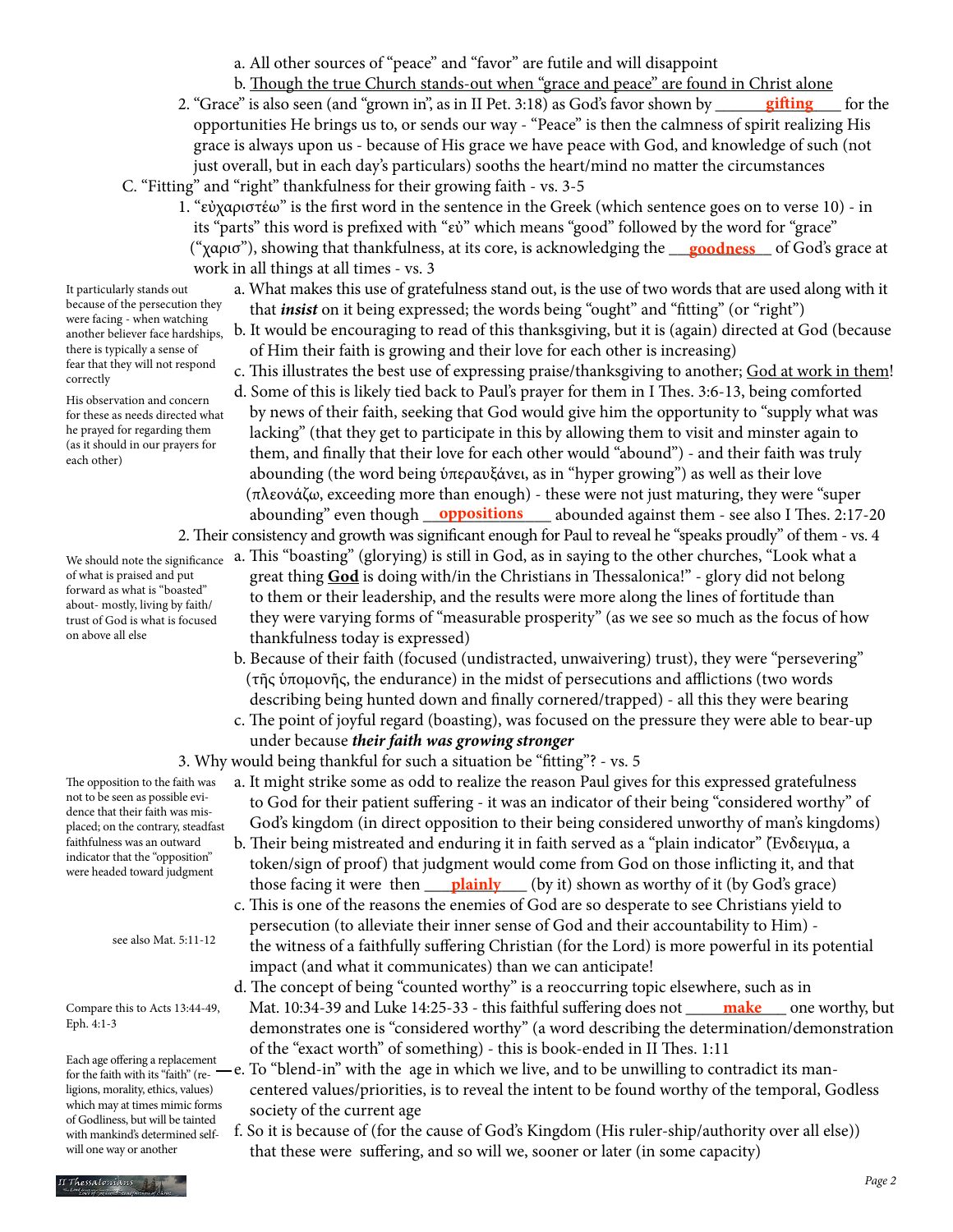# II. **Retribution and Relief at the Return of Christ** - 1:6-12

- A. Righteous retribution is expected of God, realizing He is just vs. 6-10
- 1. It is (indeed, after all) a righteous thing for God to pay back (recompense) the affliction imposed on those that are His - His justice demands it (because the <u>wrong</u> \_\_\_\_ is actually against Him)
	- a. It is (of necessity) that it be done, not because God is externally obligated, but because this is who/what God "is" in His nature - no evil (whatsoever), will be left unpunished
		- b. This is not presented as speculative, but is more of the idea of "of course" God will "pay-back" the affliction being imposed on them (the Thessalonian Christians)
		- c. This is not vengeance (used in verse 8) for us but for Himself the wrongs (dealt with here) done to Believers, are because of Christ, not because of us
- There is no "potential moral  $-d$ . The "afflictors" though are not equal those of this earth are severely limited in the affliction they can impose on us, while God is not limited (their affliction of believers will be temporal, dominant and so evil must be while God's affliction of them will be <u>eternal</u>
	- e. The idea included for "repay" is not the strict idea of "recompense in the equivalent amount" as much as it is *payment due* for the wrongness (severity) of what was done
	- 2. In contrast, the "payment" returned to those presently suffering this persecution is "relief " vs. 7
- suffering affliction is expected a. "τοῖς θλιβομένοις ἄνεσιν" (the "pressed-in", (pressured, oppressed) repose/freedom) it is not "rest" as in the idea of no work, as much as it is freedom from the opposition to the work, and the same "cause" and for the same "cause" and for the same "cause" and for the same "cause" and for the same was
- same) provides an odd sense —b. Paul included the endearing words "and to us" (referring to himself, and his fellow laborers), indicating their camaraderie (mutual fellowship/friendship) in the same suffering
	- c. Part of the life to come will be the thrill and satisfaction of the "sigh of relief!" this is characteristic of those in Christ, in that they are not bound to this world, because *their anticipation and longing is for the next*
	- 3. The return of the Lord as seen by those "who do not know God" vs. 7-8
- a. The second coming of Jesus Christ will be an "unveiling" (revealed, as in the underlying word "ἀποκάλυψις"meaning "to uncover") - it is stated as such to demonstrate not only something ne comes again, it will be for **the solut something being seen for** what it is, and that it was <u>always</u> there
	- b. These persecutors will all see Jesus in His mighty glory, and His coming with conquering power, surrounded by His "mighty angels", and coming "in flaming fire" - such "fire" is one of destruction and power, not a display to be admired since these are on the receiving end - see Isa. 66:15-18
	- c. This describes those alive at the Lord's return and what they will see those who have already died without Christ are already in Hell
	- d. Still demonstrating God's justice, he also indicates that as part of the Lord's return, there will be "vengeance" (vindication/punishment not of passionate emotion, but of strict judgment), but it is in response to the wrongs done toward God Himself in the persecution inflicted on His followers
	- e. These, in particular, receive what they receive because they "do not know God" as in their deliberate refusal to hear or consider Him, His existence, and the accountability to Him
- f. These are also described as those who "do not obey the Gospel of our Lord Jesus" such refuse to "ὑπακούουσιν" (pay attention to and so to heed) the Good News of Christ and what He has done - the wording is clear that they disregard the "good news" (so, in some capacity, they do not look on it as good news, and possibly because it contradicts their self-righteousness would have it - all obey/serve or their actual <u>love</u> of sin (or likely, both))
	- g. So they may believe they can sin (as it were) with impunity (as if they are exempt from any punishment), but their accounting came, and more is to come (the final judgment, the "Great White Throne"), and those persecuting when the Lord returns will face their own immediate reckoning 4. These persecutors will pay the penalty of "eternal destruction" - vs. 9
- a. At His coming will begin their (literal) "δίκην τίσουσιν ὄλεθρον αἰώνιον" (suffering payment of destruction/ruination forever) - this describes the other way that sin is paid for if it is not "There is no sufficient reason for **paid in Christ - the debtor must <u>pay</u> on it forever** 
	- b. What makes this so devastating is the realization this is done (and is so) because it is "away from the presence of the Lord" - and such then is characterized more by the presence of sin in all its agonies, pains, regrets and everlasting disappointments/unfulfillment

These verses do not stir in us a greed for vengeance because we have been wronged - the wrong is against God and it is His righteousness and His justice that is glorified in the judgment coming

dilemma" because of good, but because of evil - "good" is the dominant and so evil must be (will be) dealt with completely/ overwhelmingly

to be painful and difficult, but when suffering with others (of the same "cause" and for the of motivation

This same Christ is now seated at God's right hand and when He comes again, it will be for judgment - those flagrantly sinning against those that are His do not realize the dread fear they should have now and will someday have

The reason for God's wrath is spelled out in Rom. 1:18-28

Romans 2:8-9 describes those who will not "obey the truth" but instead "obey unrighteousness" - this demonstrates there is no "freedom" as many would have it - all obey/serve something

"Destruction" can also be defined as the utter loss of blessing (goodness)

"There is no sufficient reason for interpreting the destruction of the reprobate as signifying their annihilation, or extinction of being; they will be lost for ever lost to God and goodness. - CBN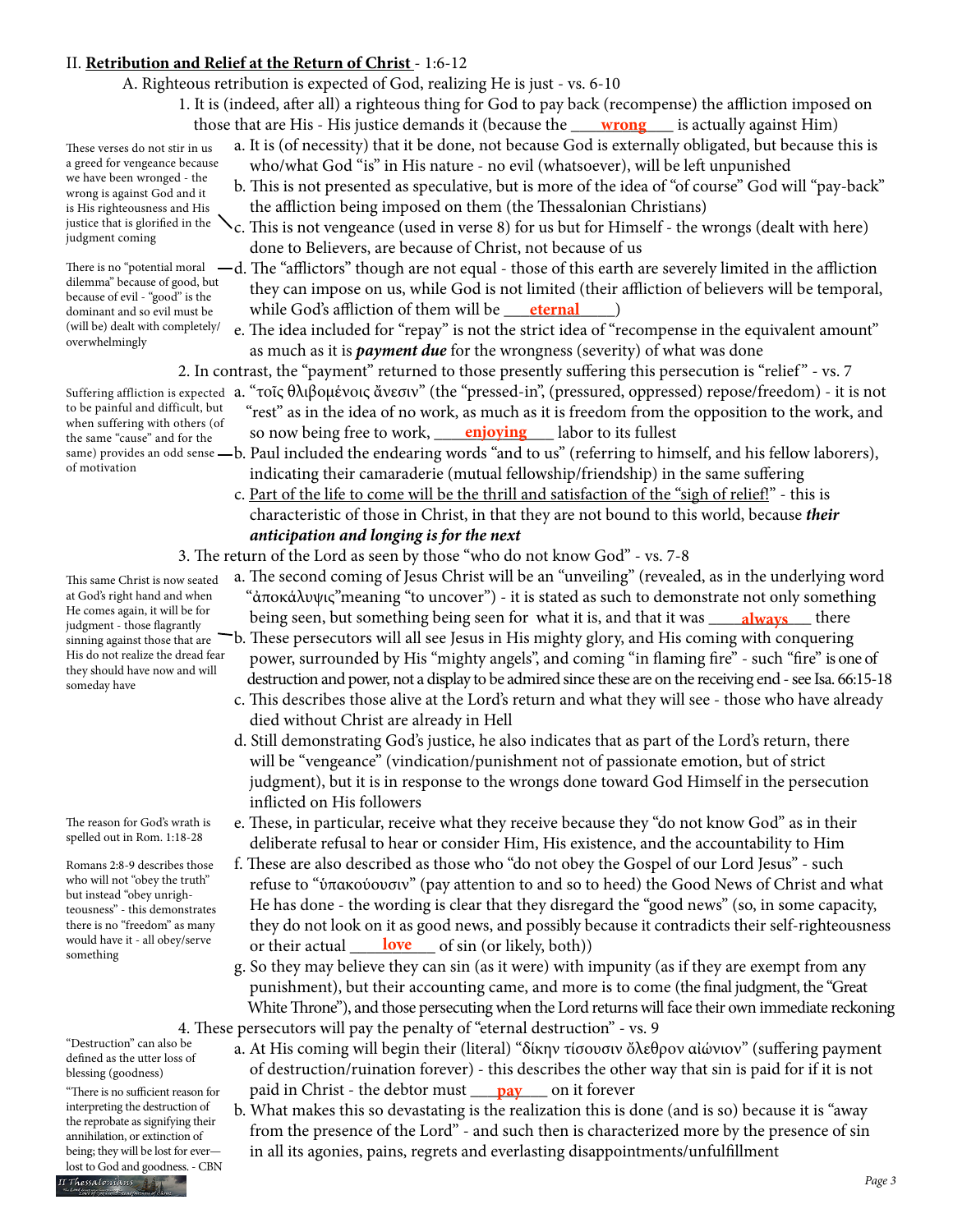Mankind has never seen (this side of eternity) the true separation from the goodness of the Lord

And it will be by means of His glorious power that He does this separating judgment

No doubt, part of this glory is the powerful demonstration of the rightness of their faith in the Lord versus all other "faiths" mankind created and promoted

There are countless other ideas/ answers one could believe, but only one is true - the seeming "amount" of belief is not the key indicator... it is this particular "witness" that is believed

dealt with by God in accordance with His calling of us to Him in and through it all

The desire/goal is to be treated /

We can see the need and reason express a faith in God and desire to live for Him, but it ends up proving to be superficial and the "doing" fades away either by troubles or "better pursuits"

- c. This suffering will be true suffering, for even the most wicked (of this age) still experience some of the goodness of God's grace - to be in the next age (αἰώνιον - literally "age-like" and here it is the next "age" which is represented as being unending in contrast to this "age") without Christ is to be away from any <u>goodness</u> of God
	- d. Just as these persecutors did not desire to have these believers in their presence, not to experience the "goodness" of society (and its perceived "glories"), so these will themselves face the separation from God and "the glory of His power" (the splendid displays/evidences of His absolute power/authority)
- e. The intent is not to "feed" a desire for vengeance, just to make it clear that God's judgment is just and right - for, the "wicked" will suffer greatly, and though we may suffer temporarily under their power/influence, they will suffer eternally (which should prompt a sense of pity and a desire to see them <u>converted</u> rather than judged) - see also Mt. 3:11-12; 13:40-42; II Pet. 2:9-17; and Rev. 20:11-15; 21:1-8
	- 5. The ultimate time of judgment (while all those that have died who are not "in Christ" are in waiting... in Hell (the jail) awaiting trial) will occur at the return of Christ on "that day" - vs. 10
		- a. In contrast to the wicked who are separated from God's glorious power, those alive (and those returning with Him (I Thes. 4:13-18)) that "have believed" will have the Lord "glorified in them" and so He will be "marveled at" even "in" them (a glory the unbelievers will not experience personally, and will ultimately dread) - these that have (simply) believed (taken Him at His word above all others) are called "saints" (holy ones)
- b. Tyndale translated the phrase, "...and to be made marvelous in all them that believe." the word is "θαυμασθῆναι" picturing an astonishment and amazement at what is being seen (as if answers one could believe, but having it far <u>exceeding</u> expectations) - this, in contrast to those of verses 8-9, are thrilled
	- $-c$ . The indicator that this is theirs (the Thessalonian Christians) is in their believing (having believed), and clarified further, it was not just believing in general, it is what they believed... "our testimony" (the particular "witness" of what is true (of Paul and the Apostles))
		- d. So, "that day" will be obvious, and "you" (Thessalonian believers) will know it has come (without an possible doubt, realizing what will take place) - remember the "sign of His coming" as the Lord detailed it in Mt. 24:29-31
	- B. With all this in focus (to this end), Paul prays they be "counted worthy" of the calling of God vs. 11-12
		- 1. A prayer they be "dealt with" as worthy of what God has called them to vs.11
- a. Rather than being distracted with diversions regarding whether or not the Lord had returned, Paul's request to God for them was for their focus and **\_\_\_\_\_\_\_activity** \_\_\_\_ of faith
- b. It is still seen today, where some become so engrossed in theological studies, they lose sight of its application (usage) in daily life (becoming those "theological deadbeats" A.T. Robertson described) - if the knowledge (strictly) of the Truth is the sole focus (without the "doing" and dance with His calling of us to  $\searrow$  living in light of it), life becomes misprioritized
- His purposes, glory, and faith in `c. The word is "ἀξιώσῃ" for "counted worthy," and can also be an accounting term (as to the assessed value of something, only here, *the value seen in that it is used*) - it may seem odd, but the prayer is requesting they be <u>\_\_\_\_t**reated**\_\_</u> as those called of God (which involves all the challenges, conflicts, victories (without/within) that come with it)
- for such a request also many  $\checkmark$ d. This is accompanied with the fulfillment of "every desire for goodness" this is the desire that comes from "goodness" - not only that they desire what is truly good (and so pursue it rather than other life pursuits), but that these desires for what is best be accomplished (fulfilled)
- e. The prayer is for "all" not "some" of this "goodness" this is a prayer for all-inclusiveness (and troubles or "better pursuits" **exclusivity** in setting life direction and priority)
	- f. The last part of this prayer being a request that their faith be "energetic" (with power) it is "ἔργον πίστεως ἐν δυνάμει" (work of faith in power/ability/strength/activity) - all of this not being a prayer for their good intentions and efforts, but that God would do it (make it happen) 2. The reason/purpose for this prayer was the glorification of the name of Christ - vs. 12
- a. In the pursuit of self-glory, life purpose is missed (and, consequently, so then is life purpose) b. Life fulfillment (contentment) is never found in the life controlled by natural instincts - this is is the disbelief in Him and His work (His Gospel) and this often
	- why there is a need for God's calling over man's, His "good pleasure" pursued over ours, and the power/results that come from faith rather than our natural understanding
		- c. Notice the "locations" of this glory He in us, and we in Him (our core definition encompassed in Him)

The greatest dishonor of Christ

evidenced in its alteration by those who do not trust it "as is"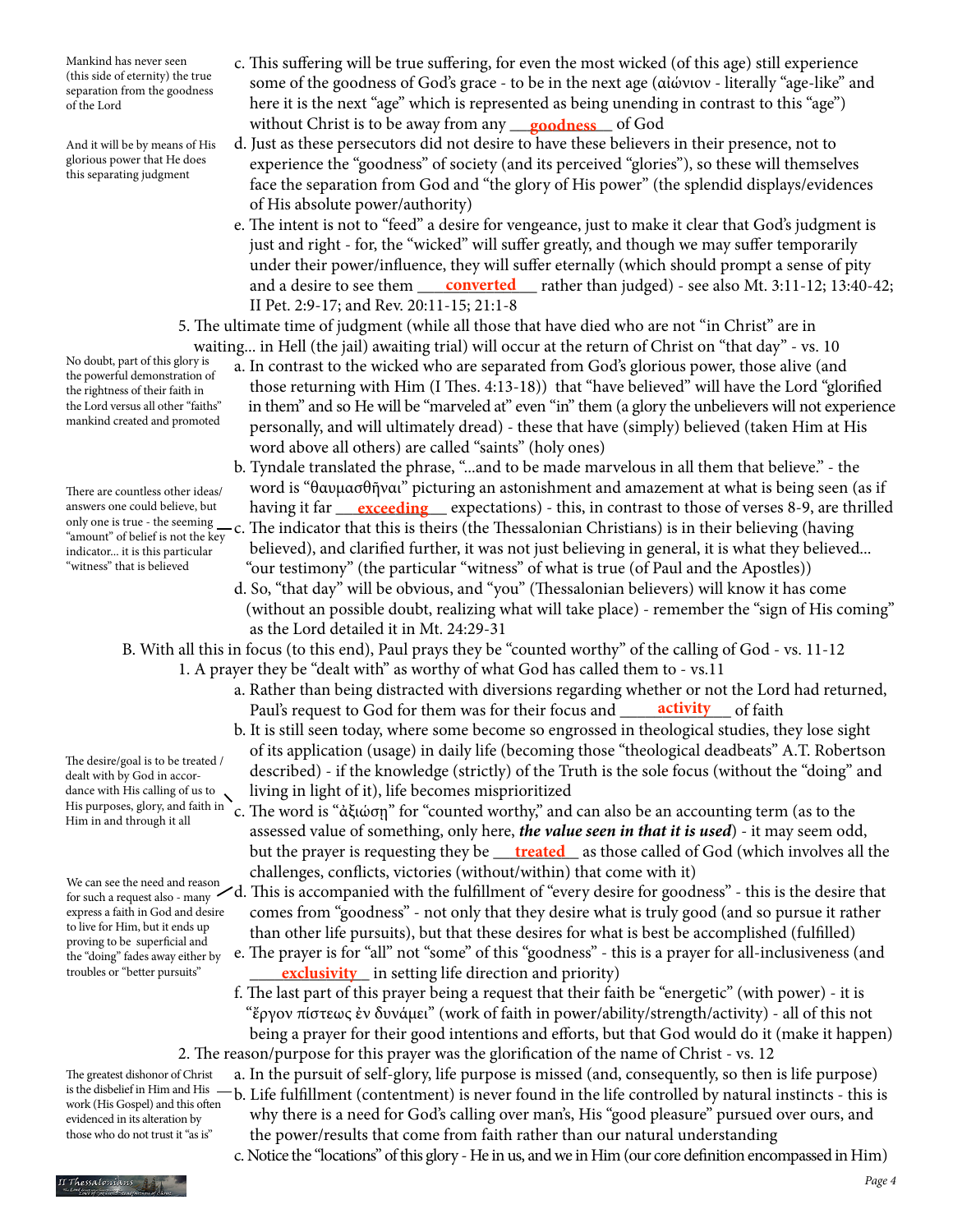He being in us is often considered, but our being "in Him" is remarkable, considering it is the safest and most glorious of"places" (positions) we could ever be

It was important to be able to face the sufferings he had just dealt with in Chapter 1, by properly understanding the significance of the Lord's return

and its timing

- d. Paul describes here a "reciprocal glory" in that not only is the Lord Jesus Christ glorified in us (in His effective work in making us "worthy" of His calling) and so honored/revered in us, but that He also is glorified by "you in Him", and this (not of any merit of our own) and by the grace of "our God and the Lord Jesus Christ" alone
- e. This prayer demonstrates a standard for us when praying for each other the request is for God's work in them and not their work for Him - it is too easy to seek out superficial "signs" of God's apparent grace, yet we truly desire to see His <u>\_\_\_**actual** \_\_\_\_\_</u> grace at work in each other

# III. **Getting the Coming of the Lord Jesus Christ Correct** - 2:1-12

A. Don't allow yourself to be "shaken from your composure" - vs. 1-2

- 1. The phrase in verse 2 "shaken from your composure" is "ἀπὸ τοῦ νοὸς" (from your mind/thinking)
	- a. The immediate concern of Paul (and the core of this letter) is focused on their response to
		- false information/teaching that the Day of the Lord had come (or that they were in/at the Day)
- b. This is all dealing with the "day of the Lord" in I Thes. 4:13-5:8 of which they were to not be "uniformed" (or, as we see here, misinformed) - considering the words Paul uses ("shaken", and its timing **the serious** "disturbed") the impact or potential impact was <u>serious</u>
	- c. The Lord's return is not just comforting in the understanding that we will be freed from sin/ suffering, but also to properly see all that is now present in light of its coming end and ultimate subjugation to Christ (no matter how arrogantly it flaunts itself against Him)
	- 2. The concept that had been used to comfort them regarding the return of the Lord, had now been (somehow) turned/handled in such a way to potentially shake them off their stability - vs. 1-2
		- a. History has many examples of the concepts related to the return of the Lord where it has been used for various extreme responses (some only "extreme", because the Lord was not actually
		- b. The Lord's return is broken down into two parts (both the same event) 1). His coming and 2). Our being "gathered together to Him" - rather than being comforted, they were troubled that somehow they were now in the initial aspects of the Day of the Lord and the soon to come (judgmental) return of the Lord
		- c. First, they should not be "shaken in mind" or "alarmed" because they had *nothing* to fear regarding the Lord's return - yet they were, so we may surmise that they had the impression they were doomed themselves or that the aspects leading up to the Lord's return would be particularly dreadful for them - the Lord warned against such a response in Mt. 24:6
- d. The request of them (as "brothers") was that they not be so quickly derailed from the right way Lord's return could also be part his is always a result of some type of <u>reaction</u> ("quickly" demonstrating a lack of thorough ("Lord's return could also be part consideration) - we see this commonly today where many will casually study a text or circumstance and reach an unfounded conclusion (at least not founded on the actual truth of Scripture) - this type of response has hazarded the lives of countless people!

3. The various methods/sources of error (misinformation) - vs. 2

- a. False teaching had reached them through one or all of the three means Paul mentions in this verse - They are not to be destabilized by means of "a spirit" (as if supernaturally communicated/revealed to them), or if by "word" (as in someone telling these believers that they had heard Paul communicate that the Day of the Lord was already here), or by means of a forged letter (forged, in that it "seemed" to be from him)
- b. Even today we have those supposedly (supernaturally) receiving special revelation from the to the Lord's return have **Lord and individuals flocking** to hear, believe and follow after it - while many others (under hear, helieve and follow after it - while many others (under the banner of "Christianity") will proclaim their own "words of wisdom and insight" messages that contradict the Scripture - see also II Pet. 2:1-3
	- c. "..the intellectual assault on Christianity is often fiercer than the physical... Loyalty to apostolic teaching, now permanently enshrined in the New Testament, is still the test of truth and the shield against error." Stott
- -d. It might seem harmless or not too threatening to allow the idea that the Lord had already come - but this situation was dangerous in at least a few ways - first, it contradicted what Paul had already taught, allowing the idea that it was in error or subject to change with the times second, it misrepresented what the would actually occur at the Lord's return - third, it would not be overtaken like a thief) attempt to keep their "hope" set in this age versus that which is coming  $\tau_{\rm{less}dens}$

referenced in 1 Thes 4-5 (often<br>also referenced as the "rapture" **coming** at that time) This is the same time and event referenced in I Thes 4-5 (often also referenced as the "rapture" (being "caught-up") and now also referenced as our being "gathered together to Him")

Their being "alarmed" or "shaken" could also have come in the form of them giving up on their daily lives since it was essentially "all over with anyway"

Such a mishandling of the Lord's return could also be part of what leads to the deception towards the very end of the agesee Mt. 24:22-27

Church history (all the way back to the time of the Apostles) demonstrates all three types of error-spreading (and validation) and we see its like continuously today

Look how the concepts related to the Lord's return have been distorted, discredited or neglected altogether (so that many are left uncomforted and then easily alarmed and shaken in their thinking)

Imagine what the disappointment would have been thinking of the Lord's return (the final days leading up to His second coming) and they did not know they were in it (being called "sons of light" in I Thes. 5:4-5 and that they should not be overtaken like a thief)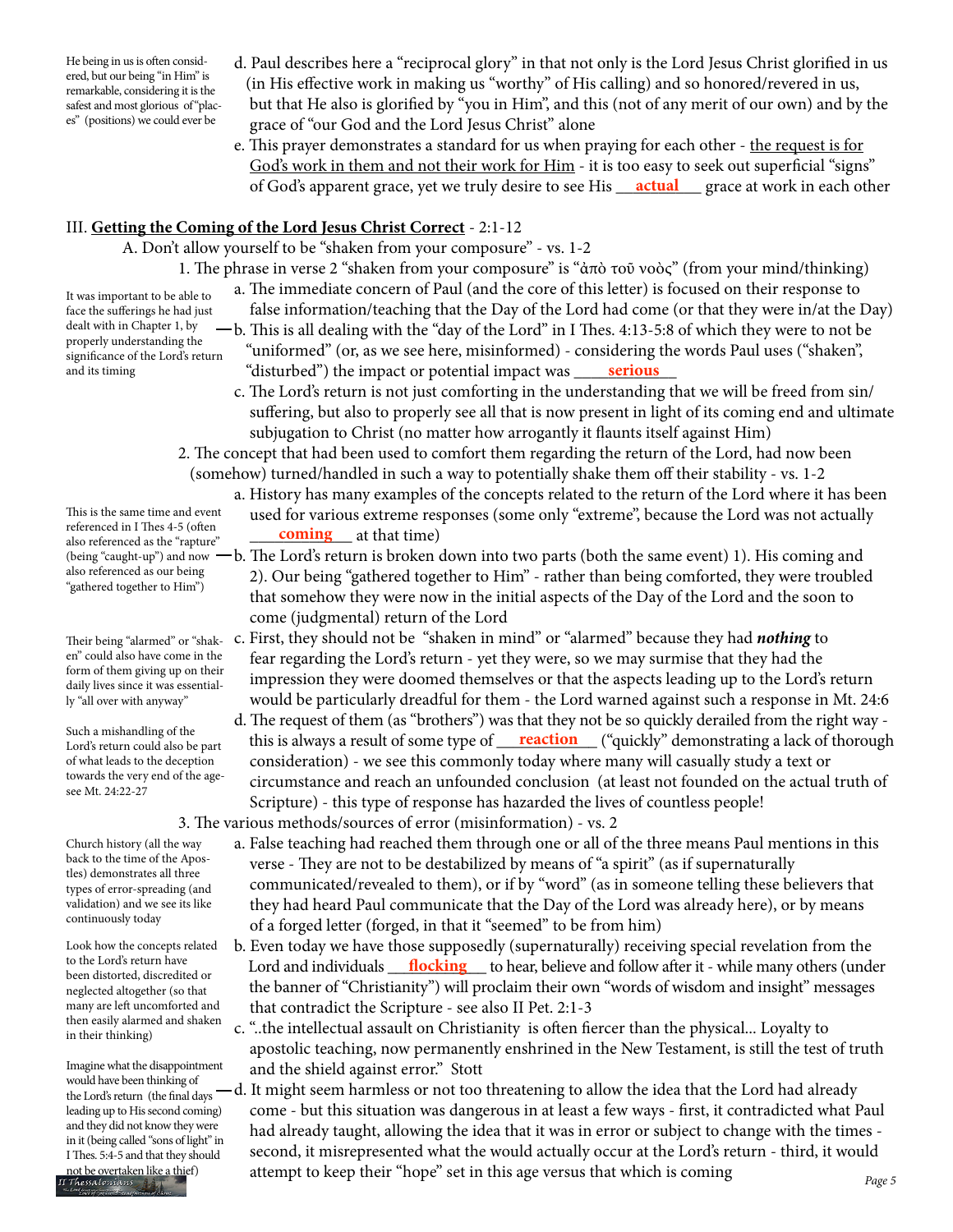- B. Two things must occur before the Day of the Lord" begins vs. 3-4
	- 1. Be on the alert so as not to allow/permit anyone, *in any way* (by means of any method or approach (by "spirit", message or letter)) to "deceive" you - vs. 3
- a. The word for "deceive" is "ἐξαπατήση" being more than just "trickery" but representing a **complete** deception, where one has been "taken in" totally (wholly deceived)
	- b. This is characteristic of false teachers they seek out any point of "sound doctrine" to infiltrate, and the deceived being either willing participants (for whatever reason), or those who are too trusting of the messengers, undisciplined in needed cautious scrutiny/research; or they think there is no risk in the flexibility of areas such as "Eschatology" and that such is more just *gracious* differences of opinion - see the Lord's warning in Mt. 24:4-6
- c. It is naive to think there are not deceivers in professing Christianity and is also naive to become so skeptical that no one is trusted in any capacity and to become an authority to self (both positions finding roots in some form of \_\_\_\_\_\_\_\_\_\_\_\_\_ or irresponsibility) **laziness**
	- 2. What comes first what will precede the day of the Lord vs. 3
- a. "The apostasy" comes first "ἐὰν μὴ ἔλθῃ ἡ ἀποστασία πρῶτον" (literally, "if not shall have come the apostasy first") - the initial question would be "what exactly does the "apostasy" refer to?" - the core word (ἀποστασία) describes a leaving where one previously stood, **Example 1** Strong defining it as "**defection** from truth"
	- b. It is often generalized (by some) to refer to humanity rebelling against God (possibly knowingly), but it seems most normal to look on this term as it would be associated with professing Christians (the apparent "Church" in the last days)
	- c. The true Church cannot/will not "apostatize", but there were those that had a form of Christianity that "fell away" (forsook the faith completely that they had associated with so closely) - examples of such are seen in I Tim. 4:1-3, II Tim. 4:3-4, Heb. 3:12-13; 6:4-8
- d. Two core texts regarding the concept of apostasy and its results are seen in Hebrews 6:4-8 and Hebrews 10:26-31, demonstrating that those closely associated with actual New Testament truth, practice, and experience can defect (not having actually been regenerates) - they can none before **defect to another "faith"** (religious) or to a <u>life of sin</u> (or a combination of both)
	- e. Since this "defection from the truth" (rebellion) is associated in this text with the "man of lawlessness", it also seems right to associate the apostasy with him somehow - when one forsakes the faith they typically defect to something else, and this "something else" is reasonable to conclude the "Antichrist" himself, since he will proclaim himself as God
	- f. We assume this "man of lawlessness" is the same described as coming in Rev. 13:1-8 ("the Beast") and Dan. 7:19-26 (one of the 10 "horns of the beast" (a nation/kingdom) that prevails over the others, blaspheming "the Most High" and "wearing out His saints" for a short time)
- g. His description of being the man of "lawlessness" (ἀνομίας literally "no law") based on this the Lord - we see no indicator word/idea, possibly the appeal will be "**\_\_\_\_\_\_\_\_\_\_\_\_\_\_\_**" from laws/morality and yet with still the presence/symbol of "ethics" and so much so, the majority of those on the earth will worship him h. Consider also, that if we are to consider a "catching away" of the Church before this all takes
	- place, this would have been the most significant indicator that the "Day of the Lord" had not yet come
	- i. If the apostasy is focused on varying ideas of "freedom" (from God and everything associated with Him), we have seen and continue to see a growing trend in this direction - much is "justified" in churches, still associated with Christ, but the real Christ/God is being so diluted and neglected, a replacement that looks to unite the world and offer what it seeks (seemingly effectively), can be anticipated to be embraced by secular and religious alike
	- j. With reference to his being "revealed" (ἀποκαλυφθῇ having been revealed/unveiled), we realize he will be alive before this takes place and will be shown for who/what he is at the some believe the apostasy will bring him on the scene (as if lending to his "creation" (his entrance) onset of all that is included in the final days (the Day of the Lord) - he will be described more soon
	- k. This man is also called "the son of destruction" (also called "the son of perdition" in reference to his ultimate end) - the use of "son of" is a figure of speech showing his relation to "destruction" (he is part of its offspring, and will be so used to bring in the final destruction of this age)
	- l. So the "falling away" of so-called Christianity at that time, and either this precedes or is in tandem with the revealing of the Antichrist - then we will know the time has begun

There are areas where opinions will differ regarding "doctrine" but each needs to be weighed carefully under the suspicion of possible deceit

It is important to get this right so as to know not only what it describes, but who exactly participates in it

Seeing this term has a proper article with it, it is significant and likely describes a one-of-a-kind mass exodus from the Faith

Varying degrees of this can be seen throughout history, but this apostasy will be like none before

This is all particularly interesting because it will be one key item we will be looking for when anticipating the coming day of the Lord

Note also this man must be revealed, and this apostasy must come before the Day of the Lord - we see no indicator of a "pretribulation rapture"

The apostasy we currently see will pale in comparison to what is coming - what is coming will be a very deliberate turning on Christ to this "alternative" - but we should realize that so much of what we see occurring is leading to this

It is possible that he is revealed for who he is in the event described as the "abomination of desolation" in Mt. 24:15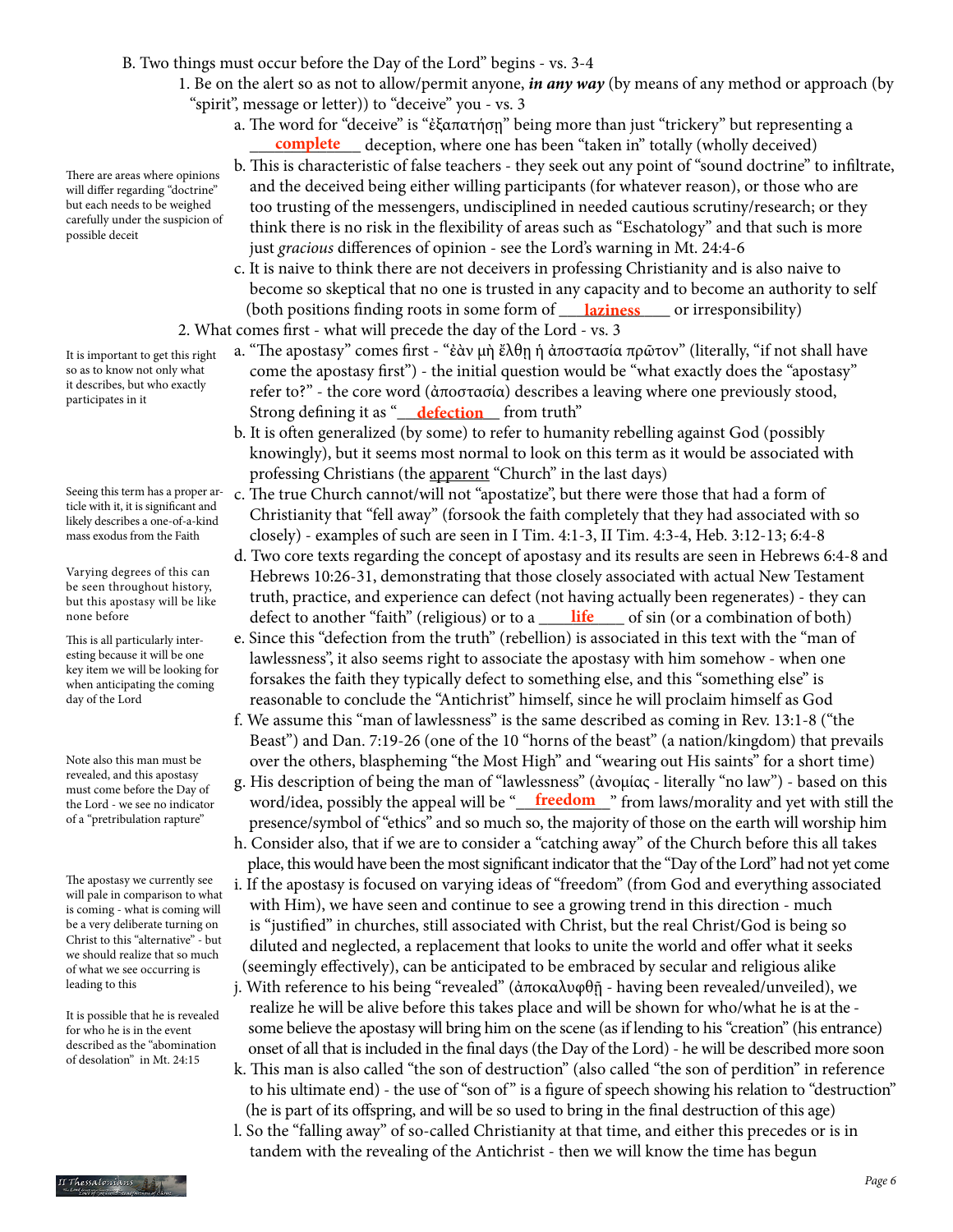3. The "religion" of anti-religion of the "man of lawlessness" - vs. 4

There are many who interpret these texts as though they have been accomplished and then envision a scenario where the Lord will return when we (the Church) have been used to make the world progressively better till the Lord returns - this is called "Postmillennialism"

This is one of the problems we have with true Biblical Christiof many among "religions"- it is "lumped" in with all other deceptions and will be characterized as one like all the rest

Consider how many wars have been fought because of religions - the concept is already an "easy target"

see also Rev. 13:1-10

"...this Antichrist shall have devastated all things in this world, he will reign for three years and six months, and sit in the temple at Jerusalem..." Irenaeus, Against Heresies, 30.4

From an article "The "Temple of God" in 2 Thessalonians 2:4: Literal or Metaphorical?" June 30, 2004

Note, in Greek it is "the temple of the God"

compare with Mt. 24:24

Plus, Antiochus Epiphanes, though making himself a "god" did not exalt himself above all other god's

compare to II Pet. 3:1-13 - the purpose of the letters was to "... stirring up your sincere mind by way of reminder..." regarding the last days

- a. This verse is related to Daniel 11:36-37 (see verses 20-45 describing the events leading up to the end) - this is dealing with the "last days" and not a prophecy that has already come and gone (based upon Paul's usage of it looking forward, and our Lord's reference (as to the future) of Daniel 9) - no need to "tie" this to A.D. 70 because what is described has never taken place
- b. Some look to place the "apostasy" as just that of the Jews, but that had already been in progress at the time of Paul - this may seem like harmless differences in eschatological beliefs, but if it is not properly understood, the same deception (or type of deception) could continue to occur (the anticipation of the Lord's return is important, in its literal/actual understanding have with true Biblical Christi-**computed in the spiritualizing of it making it more mystical than <u>construal</u> and**
- anity being presented as just one  $-c$ . This man will be characterized as one who stands in opposition and above every so-called god - he is essentially against all religions and worship of deities, and will instead offer himself above all others that made themselves "as God" or any other "object of worship" - all that has ever been held as sacred, he will oppose and look to completely replace
- d. Pseudo-Christianity will be an easy target and will quickly fall as well, having had its essentials been jought because of ren-<br>gions - the concent is already **removed and the remaining "shell" left** <u>lifeless</u> to show the true Truth, and all seeming "promises" left unfulfilled (and so it being "proven" to be delusional like all the rest)
	- e. He does two things to "religion" he "opposes" (ἀντίκειμαι steadfast against) it and lifts himself above it (ὑπεραίρω - raise over), he being "above it" and offers what is taken to be a better solution/answer to it all - this is a key "clue" in detecting the actual, endtimes Antichrist since he will not be "of " any religion, but against them all and will establish his own answer
	- f. The next phrase "εἰς τὸν ναὸν τοῦ Θεοῦ καθίσαι ἀποδεικνύντα ἑαυτὸν ὅτι ἔστιν Θεός" (into the temple of the God, sits down demonstrating (showing forth) himself that he is God) has various handlings, most of which take "temple" (ναὸν) to be figurative (not believing this to be the actual temple in Jerusalem since it no longer exists))
	- g. It is most probably (taking this and other texts plainly) that *this will be* the reconstructed temple in Jerusalem - "...we are on much surer ground if we see the literal temple referenced in 2 Thess 2:4. If so, then it seems that such may well be rebuilt. Thus, when the antichrist sits on the mercy seat, claiming to be God, he will have culminated a long line of multiple and partial fulfillments of Daniel's prophecy..." Daniel B. Wallace
	- h. It will be at this place (the "Temple of God") that he will take "his seat" and will proclaim himself to be God - since his coming is also with "signs and wonders" it is likely he will declare himself to be supernatural deity and not just "a god" - the natural inclination of the Jews (and all others) will be to receive the one that comes in his own name (versus the Lord Jesus Christ Who came in His Father's name) - presumptive arrogance will be the most impressive to mankind!
- i. Some note that this seems very similar to Antiochus Epiphanes in 168 B.C., and his desecration of the temple in Jerusalem, but Christ's reference to the prophecy of Daniel 9 (well after these events) other goas **the starting tensor in the starting of the starting of the starting of the starting of the starting of the starting of the starting of the starting of the starting of the starting of the starting of the startin** 
	- C. The "mystery of lawlessness" is already at work vs. 5-12
		- 1. The importance of remembering vs. 5
- a. Paul points out to these new believers, that he had taught them clearly regarding these things the way it was worded indicates he taught them these truths often - clearly, Paul thought it a priority to teach even <u>\_\_\_\_\_\_\_\_\_\_\_\_\_\_\_\_</u> converts the truths of the last days
	- b. He had spoken of these things regularly when with them; they had been "soon shaken" from their "composure" - at the time of being taught (learning), one of the challenges we often face is the motivation to pay attention, and to consider the urgency of remembering/expecting the oncoming distractions and doubt-causing efforts of error-bearers/promoters
	- c. The costs of not remaining focused regarding what is most important (in being taught the Scripture, what it says and means) are higher than we can estimate - see also II Pet. 1:10-15
	- 2. This "mystery of lawlessness" describes the working of sin/lawlessness while under restraint vs. 6-7 a. This "man of lawlessness" is held back (detained) until it is his "time" (season)
		- b. History demonstrates the failed attempts of those that would established unrestrained rule (in evil) only to fall short of the goal of unhindered domination - but the time is coming when this restraint will be removed, allowing this "Satan's superman" to rule for a short time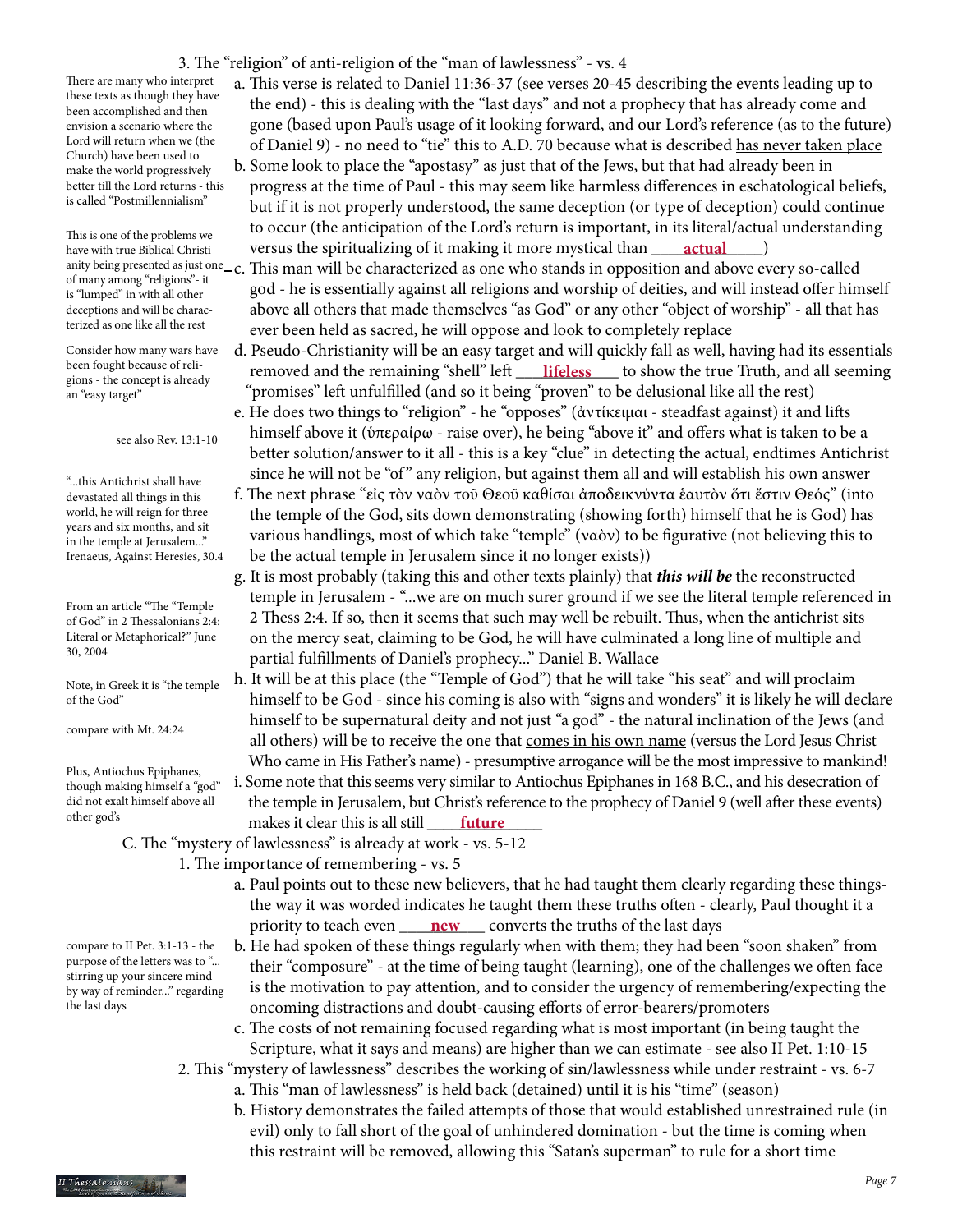- c. The speculation over who/what the "restrainer" is, is almost endless, but having a named entity is not necessary since we know with certainty that it is ultimately God's sovereign control that is holding "lawlessness" back from full domination
- d. When the time is right (in accordance with God's plan), this man of sin will be revealed for who he is (the Antichrist, ultimate blasphemer, the antithesis of Christ)
- e. Sin in general is known (by believers) to be "kept in check" because this "mystery" is a reality previously unknown but has now been revealed - it is still a mystery to the majority, who (at "righteousness" and as a viable best) see an <u>equal</u> fight between "right and wrong", though it is seen as still subject to the definition of the majority (not realizing God's overwhelming control of it all)
	- f. For the "mystery of lawlessness is already at work" it was then and still is now, trying in every possible way, at all times, to dominate and fully overtake/infect the entire world - things are "bad" but not as bad as they could be, and *not as bad as they will be during this time*
- g. When God removes this restraint (possibly the Holy Spirit Himself letting evil be as evil as it can be) then the "mystery" will be seen by all (the desire/drive for absolute world domination to do all that it can do) - it is (as it were) a wild beast, currently chained and sedated, then **unchained and left to work its will to its** <u>fullest</u> extent
	- 3. The "lawless one revealed" vs. 8
		- a. Once the "apostasy" (falling away) has come, and then the Antichrist is revealed, you will know for certain you are in the Day of the Lord
		- b. Yet keeping to the context (one of encouragement to the persecuted Thessalonian Christians), once the Man of Lawlessness is mentioned as being revealed for who he is (because God has removed what would have normally restrained him), Paul immediately mentioned that this same world ruler (unrestrained to work all of his might) will be the same that "the Lord Jesus will slay with the breath of His mouth" - this was referenced also in II Thes. 1:5-10
- c. These world powers and supernatural powers of Satan will then be "brought to nothing"(the word being "καταργέω" picturing something brought to a stop that had been progressing, ble power now being immedi-<br>ately without effort, brought to and so rendering it <u>useless</u> ) - and this simply by His appearing - once the Lord comes, it will be all over and all opposition will become non-relevant
	- d. So we should not be taken-in with the power of sin/evil (either impressed or depressed by it) for it is of no genuine threat to God, and serves only His ultimate purpose to magnify His limitless power and wisdom - this is where it is all heading... stay focused!
	- e. "...the whole Antichristian will be put out of operation by the conspicuous shining forth of our Lord's presence. The visible encounter with the glorious Lord Jesus will paralyze the daring presumption and arrogant activity of the lawless one." Hiebert

4. The overriding purpose of why this all will take place is for rightful judgment/condemnation - vs. 9-12

- a. The two "comings" described in this chapter are contrasted the coming of the Lord Jesus Christ and that of the coming of the "Lawless one", who comes "in the power of Satan"
- b. The phrase is "κατ' ἐνέργειαν τοῦ Σατανᾶ" (after the energy/working of Satan) the source of the Lawless one's power/ability will be the Satan - so he will be truly \_\_\_\_\_\_\_\_\_\_\_\_\_\_\_\_ **powerful**
- c. This man's coming is also associated with "power, signs and wonders" all of which are to lend to his agenda of deceit/falsehood - the word "ψεύδους" ("lying", "false") doesn't necessarily mean that the "signs, wonders and displays of power" will be fake, but that the message/ so we could cay that this man **philosophy that they are used to endorse**/**\_\_\_\_<u>validate</u> \_\_\_\_\_\_ will be false** 
	- d. All of the followers of the Antichrist, seeing themselves as freed from the restraints of law/morality, will in all actuality be working out the "energies" (workings, agendas) of Satan... as his own followers/slaves - all seemingly legitimized by the displays of power, the signs (used to demonstrate one can do what they say they can do, and in so doing, validate they are the "real-deal"), and "wonders" (literally, that which *causes the onlookers to marvel*)
- e. All of these miraculous works summed up (revealed to be) "deception of wickedness" for those in particular who are "perishing" - the underlying idea can also include not just being deceived by wickedness/unrighteousness, but that the signs, wonders and displays of power are <u>encouraging</u> them into wickedness
	- f. These miracles and the resulting message is "deceitful" and the groups drawn in by it, believing it are those identified to be those that are "perishing" (in the process of being "cut-off ")

Then, when he is revealed, the "Day of the Lord" is come

Sin/evil will look to put itself forward as equal with "righteousness" and as a viable option (at least for a time)

Even though it's not realized, all of mankind benefits from the restraint of evil (though it naturally is inclined to it and would have all restraints removed)

This will be Satan "let go" to do all he can - yet, it will last no longer than 3.5 years

We will not be able to stop this apostasy, but we must not lend to it!

It is very important we keep this "sizing-up" of evil and its "heroes" against Christ in our minds, so that we are never given over to despair or intimidationcompare also Nahum 1:2-7

The stark comparison between what looked to be an unstoppable power now being immediately, without effort, brought to nothing, will be an indescribable display of true power!

This "lawless one" will not only be destroyed, but all he stood for will be "rendered useless" (bring it to an end)

"With studied emphasis and precision he borrows for the coming of Antichrist the terms proper to the coming of Christ, making the one appear as a frightful mimicry and mocking prelude of the other." CBN

So, we could say that this man will end up being the world's "Captain Marvel", the superhuman hero come to save and protect them to live their lives as they wish (protected from the overbearing God of creation)

As in "Don't just allow immorality, participate in it; experience it for yourself"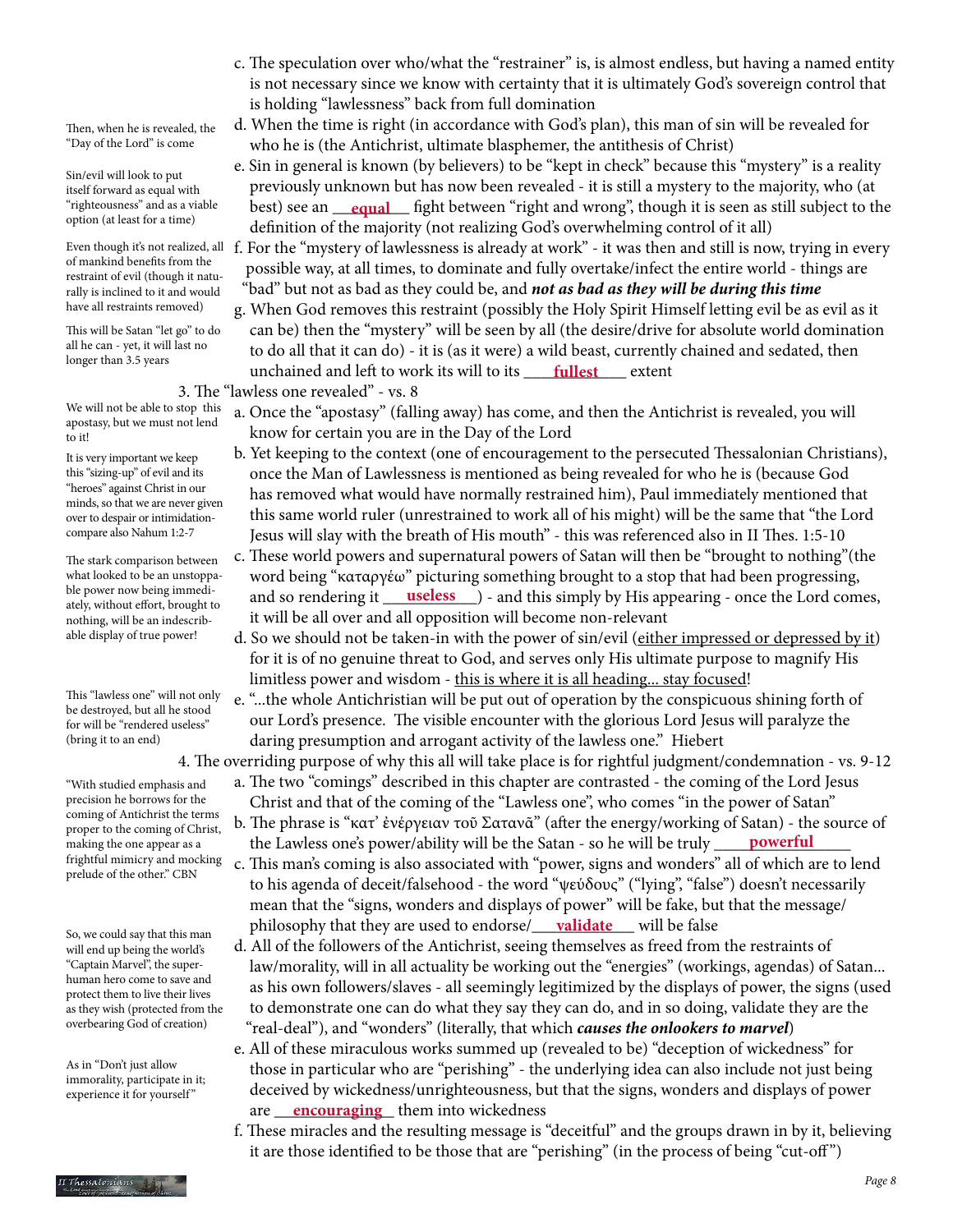As in Heb. 3:13, the "deceitfulness of sin" hardens the heart (so that it becomes determined in its sin)

This is with "πάσῃ" (every kind) of deception - it will be the most profound deception the world has ever seen

All "live" in either the truth or a lie (whatever the actual basis for their life/living is)

Those not perishing are so, having "escaped the corruption that is in the world" - II Pet. 1:3-4

It is interesting that it is worded this way - these would not even entertain the idea of loving the truth - such are inwardly repulsed by it and are not welcoming of it and what is associated with it

The old adage "Be careful what you wish for" is true in light of such circumstances - they wish for something other than the Truth and are given over to Truth's antithesis

This is at the core of why knowing all of these things is a comfort to the Thessalonians in their struggles - God will always tates all that is happening and that is coming

- g. This "man of lawlessness" will also come with "all the deception of wickedness" this not only indicates deception being evil, but that it is the deceit that comes with being "unrighteous" - once given over to, the person becomes delusional in their sin
- h. The Antichrist will delude many, and partly by means of his exceptional ability to deceive by the multiple lures of sin/unrighteousness (the appeal of doing what is known to be wrong, or the most profound deception deliberate opposition to "righteousness" and finding particular **pleasure** in knowingly doing/being such) - such is the ongoing work of "false teachers" - II Pet. 2:1-19
	- i. Those being taken-in by all this are identified as those *already* "perishing" (not in the future tense, but in the present, for *those without the Truth are assuredly, constantly, and slowly perishing within the falsehood in which they live*)
- h. This is their case (on their part) because of their refusal to "love the Truth" literally this statement in verse 10 is that they are perishing under the wicked deception because (in return is in the world" - II Pet. 1:3-4 **for)** their not <u>welcoming</u> /receiving the Truth - compare with II Cor. 4:1-7
	- i. As the one they follow is the "Son of Destruction" so they will end up knowing what we know, we are grateful (even when persecuted and opposed by such) because we do not nor would we envy them in their "destruction" (thinking "temporal" they also do not envy us) j. And they are this way also, not just because of the error, but because they do not welcome the
	- "love of the truth" some may intellectually receive aspects of the truth (for whatever reason), but they do not love it (love evidenced in their lives being focused and built upon it)
- k. As a result of their determined response against the Truth, God sends them a "deluding influence" (a supernatural "working" of them to "delusion") - as these have refused the truth, many having apostasized from the true Gospel, they are given over to a power that leads wish for something other than<br>the Truth and are given over to **them to believe what is false - God** "**\_\_\_\_\_\_\_\_\_\_\_\_\_\_**" them to their own wishes and gives them over to what they are pushing for - compare with II Chron. 18:1-27
	- l. These are no hypocrites they will truly believe "τῷ ψεύδει" (the lie, the one described here) this will be "their man" (their god-man), the very best a godless people and their deity (Satan) can produce (now being free to do their worst) - *God here, will use evil to destroy evil*
- be in control an ultimately dic- <code>—</sup>m.</code> Notice God at work in <u>all</u> this we see Satan working in his "son" as it were, while God using it all for His purposes - even at his freest, Satan will never have the upper-hand
	- n. God uses such (Satan and the "Lawless One") to condemn those refusing belief (which here includes the love of the Truth), because such "had pleasure in unrighteousness" - and such is what will alway distinguish between unregenerates and those truly in Christ - the underlying word for "judged" means "to distinguish between" and here these are clearly seen for what they are
	- see John 3:16-21
- o. Disbelief is far worse than many realize we first need to realize its alternative (mistrust of see John 3:10-21 God) and what it will always evolve into (a <u>distaste</u> and hatred for what is <u>actually</u> righteous)

# IV. "**Chosen From The Beginning For Salvation**" - 2:13-17

- A. Realizing all that is coming and even the reality of the "lawlessness" at work now, there is an endearing affect on those in Christ for each other - we are "in this together" and share a mutual mission/purpose ordained before the world began - what could better unite us than an eternal gratefulness for God's choice of us?
	- 1. "Lest the saints should be discouraged by the above account of antichrist, and his followers, and fear they should be left to the same deceptions, and damnation be their portion; the apostle being persuaded better things of them, gives their character, and represents their case in a quite different light..." John Gill - their situation is set, having been foreordained - vs. 13

There is to be an *obvious* obligation to be grateful for God's providing brothers/sisters

And this is why thanks is given to God for these - we are not alone in this journey/struggle - God chose us and we hold this distinction throughout our lives

- a. Paul references them as "brothers, loved of the Lord" we are united on this, our truest identity and what draws us together, and comfort is found in His love us (and so the hope of the God's providing brothers/sisters world" loving us is not to be warsued and head and head and head and head and h
	- b. There is a gratefulness also in their security (for there is a normal fear of those in spiritual leadership of others falling for the deceit of the enemy) - even when diligent to protect and teach/guide, the security and consistency was in the hands of the Lord
	- c. "God chose you from the beginning for salvation" this is at the core of their comfort; regardless of what happens, they are the Lord's, under His grace, and this is the core of their hope and happiness through all they will face

compare to I Thes. 1:2-5 d. They are to dwell upon and rest in the fortunate position of being chosen by God

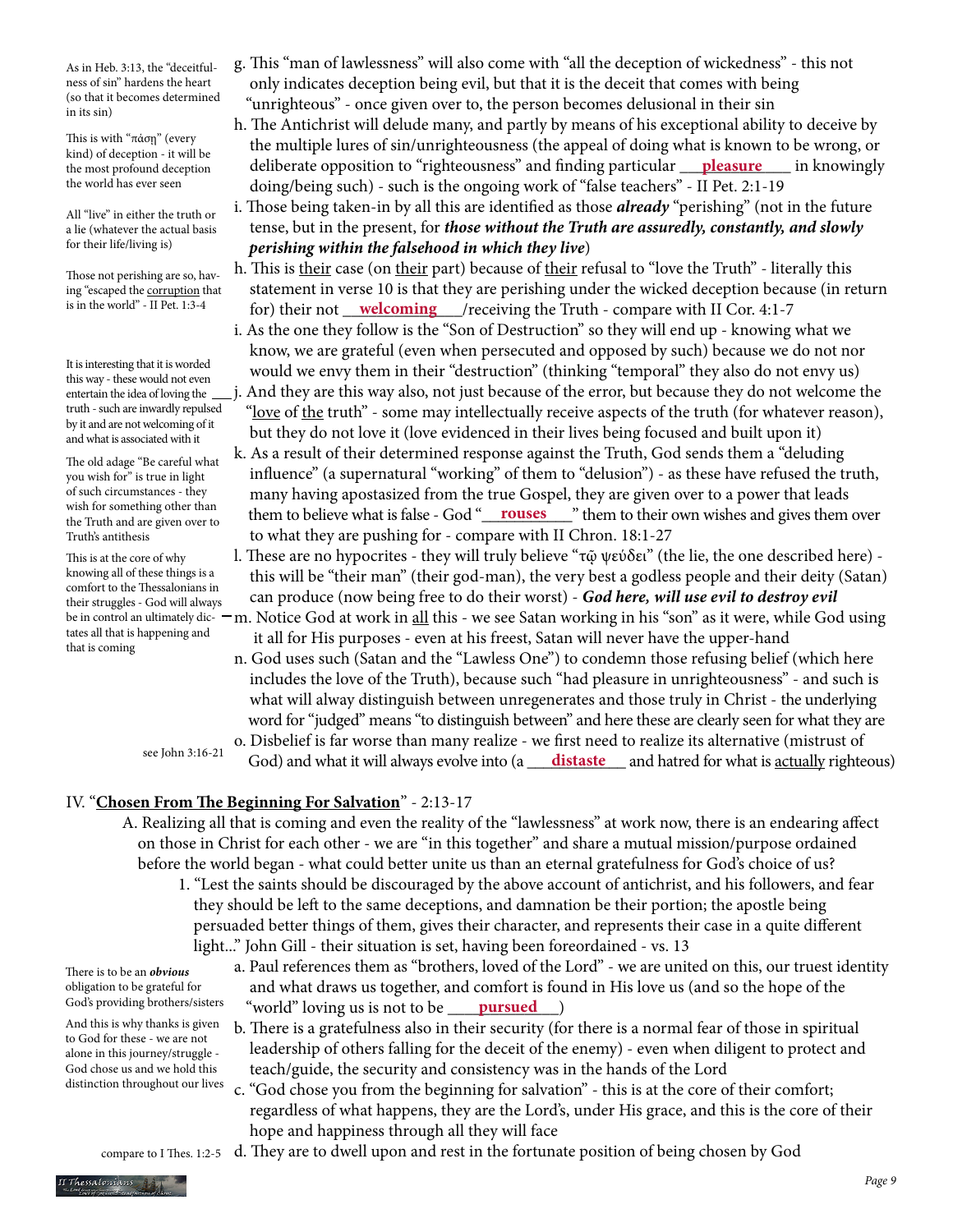It is key to realize that such "separation from the age/world to God" will absolutely come with salvation - salvation is His predetermined work and so is sanctification - see also I Pet. 1:2 where "obedience to Jesus Christ" is a result of sanctification

There are attempts to this day to incorporate the means of salvation as something apart from or in addition to the actual is "saved", love and belief of the truth will be evidenced (not its neglect) and separation from the world and its "religions" and philosophies will be evident

We have revealed to us not only all that is actually happening, but where it is all heading (the end result) - don't be distracted by

What they had (and we have) was priceless and they needed to know its value in the face of so much trouble

- e. "Chose" is in the middle voice indicating "God chose you for Himself " to be saved
- f. And this would be accomplished (practically worked out) by means of "sanctification by the Spirit" - "sanctification" (ἁγιασμῷ) being "the process of making or becoming holy, set apart" termined work and so is sanctifi-<br>in other words, this would be the <u>byproduct</u> of being chosen to be saved (versus "appointed unto wrath" (I Thes. 5:9))
- g. Also, unable to be separated from this, is the "faith in the truth" this is in direct opposition to verse 10, where the alternative is not "not knowing the truth," but not loving the truth and in so doing, refusing to be saved - genuine salvation (and so conversion) comes not only with belief in the truth, but the love of it and a life <u>\_\_\_\_\_**lived**\_\_\_\_</u> in light of its reality
	- 2. With salvation *always* comes the "call" through the Gospel vs. 14
		- a. This is often called the "effectual call" because of the guarantee it was to this (being chosen to be saved (and that from the beginning) through being sanctified and faith in the truth) God called them to (*not potentially but actually!*)
- Gospel sooner or later, if one  $-b$ . This "call" was not generic and a "customized experience" for each individual… it was "through our Gospel" (versus that of the false teachers already at work to pollute/poison the truth of the Gospel) - this is why, in verse 15, they will be challenged to "stand firm"
- c. This call ends up with obtaining "the glory of our Lord Jesus Christ" (in contrast to self-glory or any other glory concocted by mankind) - there are countless "glories" the ages have put forward as a goal to be reached/desired/sought, but all of them pale in comparison to Christ's glory which we will then share - we will be <u>\_\_\_\_**truly**\_\_\_\_</u> "glorious" people!
- d. All of this describes the "mystery of Godliness" (see I Tim. 3:14-16 and Col. 1:24-29) in contrast to the "mystery of lawlessness" - neither have been obvious to the casual observer, yet both have been revealed to those in Christ, and help us to stay focused on all that is things as they simply appear to be really happening
	- e. Think of the encouragement this was (and still should be)! "...the new world which the gospel created for the mind of man...addressed originally to a little company of working people, but unmatched for length and breadth and depth and height by all that pagan literature could offer to the wisest and the best." Denney
	- f. The "glory of Christ" is His glory (splendor/greatness) in comparison to all others (as infinitely above them); but is also believed to include and actual "glory" (luster) that was lost at the fall of man - see Php. 3:20-21 and I Cor. 15:42-43
	- B. "Stand firm" vs. 15-17
- 1. "So then brethren..." Summing up with a challenge what began in verses 1-2 (where they were identified as having been "quickly shaken" from their "composure" (of their mind/thinking on these essentials)), Paul challenges them to be the opposite - to "stand firm" (στήκετε - with the idea of persevering, firmly planted with the <u>\_\_**anticipation**\_\_\_\_</u> of resistance) - vs. 15
	- a. Now that they had been given (directed to) hope, they have something on which to stand and can see the dangers of being knocked-off their footing
- spair or lazy, hopeless inaction- b. "God's sovereign choice of believers, so far from being a ground for inaction on their part, is the strongest incentive to action and perseverance in it." JFB
	- c. Part of the ongoing stability against the various attacks at hope (founded in the Truth), Paul also instructs them to "hold to the traditions" that they (the Apostles) had taught them
- $-d$ . The word for "hold" (κρατέω) has an interesting picture it is used of holding on to power, so wrong priorities (such as pride, here including the idea to maintain <u>possession</u> of (not allowing something to be overthrown or forcefully taken away)
	- e. Sadly, many will yield these truths of Scripture in their personal battles, coming to some type of compromise with the enemy (who often knows more the value of what is being surrendered)
	- f. "Traditions" here describe what had been "handed-down" by the Lord to the Apostles and not what had been made-up and added to over time - see I Cor. 15-1-3 where Paul instructs to "hold fast" to what was taught and what he himself had received
- g. The reason to hold fast to these "traditions" so closely was because not only would the "enemy" seek to snatch it away, but they themselves would have the inclination to <u>\_\_\_\_\_\_\_\_\_\_</u> it
	- h. These "traditions" were exclusively made-up of what was "taught by spoken word or by our letter" (what was taught to them personally and what was written to them by Paul)

Since victory is assured, we are motivated to action and not desee I Cor. 15:57-58

So many "battles" fought by believers today are over the wrong priorities (such as pride, self-governance, rights, comforts, personal agendas), when what is most precious, protecting and powerful, is taken away without opposition... the Truth of God's Word

If its value is not see, then there is no perceived sense of urgency to protect/keep it

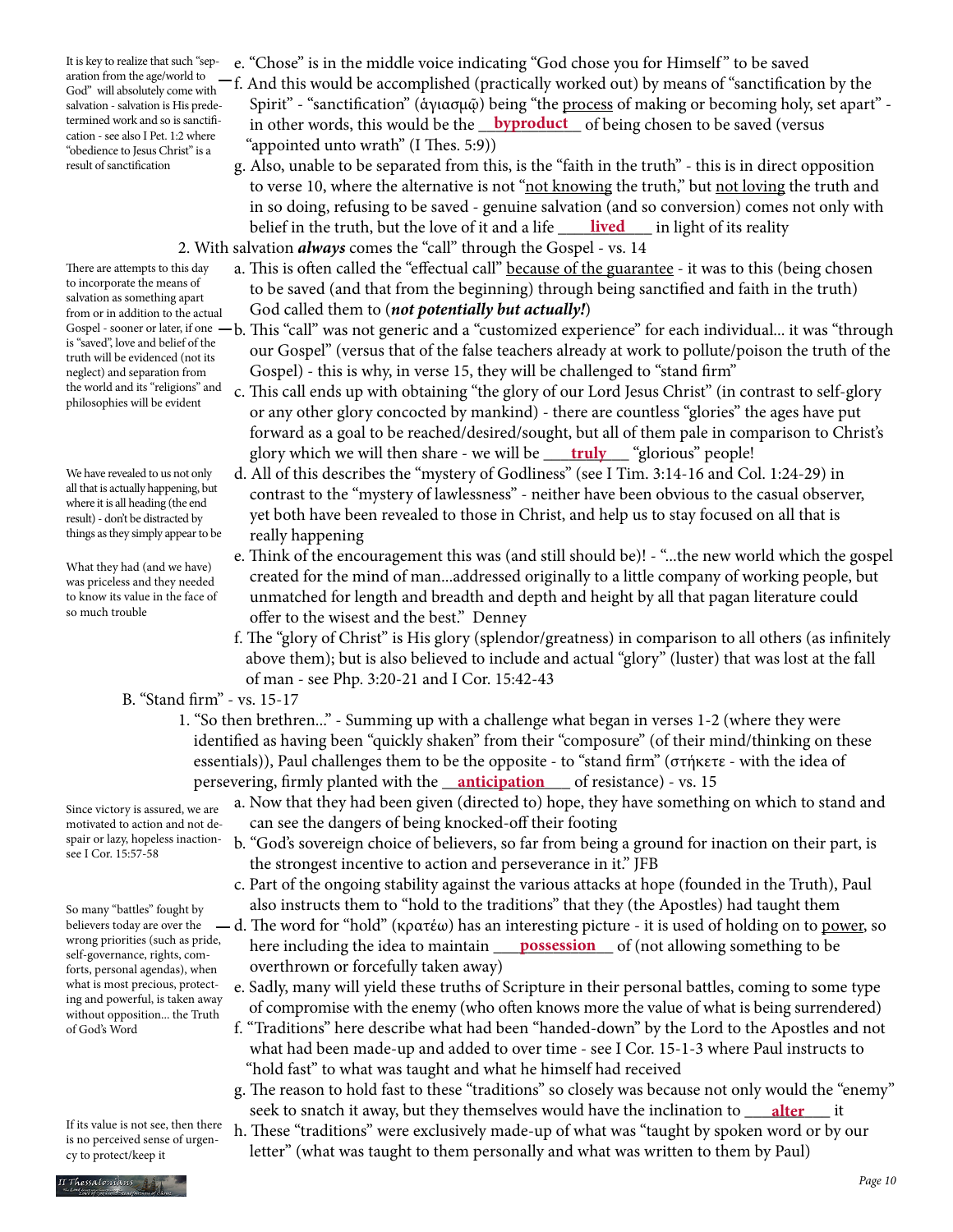This demonstrates the value in good, foundational training that is a reliable standard to compare

 i. The key reason for stating these things was to keep them focused on what they had been originally taught/exhorted to them in I Thes. 5:19-22 (to test/scrutinize everything that was put all else to that is coming in life **produced** as teaching and hang-on to (hold to) what was <u>proven</u> to be good (by comparing it with what had been taught to them originally))

2. Comforted and established - vs. 16-17

- a. Having dealt with the false teaching regarding the "Day of the Lord" and the discouragements that had come with it, Paul "wishes" comfort for them through the *correct* source and by the *correct* means - this may sound like needless logistics or just added phrases to sound elegant, but it is core to the context b. Most commentators refer to these verses as a prayer, though it is more an open expression of
- Paul's desire for them (knowing, of course that God hears) that their comfort and hope be the Truth remain so regardless of **correct** ones - because, for instance, there are temporal comforts and "**\_\_\_\_\_bad**\_\_\_\_\_" hopes
	- c. The wish for them is to be "comforted and established" (verse 17), though this is prefixed with the Lord Jesus Christ Himself and "God our Father" as being the one to do this (since from them/Him comes "eternal comfort" (παράκλησιν αἰωνίαν - comfort/calling along-side that is eternal/endless) and "good hope" (ἐλπίδα ἀγαθὴν - an expectation/anticipation of good/ pleasant/kind) - the opposite being either a consolation that is false and short-lived, found to not hold-up against life's troubles/doubts, and evil/useless, ungracious dreading of the future
- d. Such hope stems off of the reality that God loved us and provided such by means of His grace because of a love of themselves His love of us is given to us in our <u>undeserving</u> state (no "payment plan" to obtain or keep), which is also in contrast to the counterfeit religious wolves who come to unrighteously obligate their "captives" (prey) to a comfort dependent on performance and an expectation/ hope of doubt/uncertainty
- e. The objective is that these young believers be encouraged to the core (comforted in their hearts) so as to be strengthened/established (στηρίζω - firmly/permanently secured) and so not Remembering primarily God's susceptible to <u>lures</u> that disregard solid/trustworthy hope (as in "moralizing" doubt (as the Agnostics do)) and offering the hopes of a pessimist (legitimized by arguments toward what they call "realistic" (finding authority in what can be "seen" versus what is to be believed)) their focus and not the exposi- $\vdash$  f. The end result being their establishment in "every work and word that is good" - that what they do (work) is truly "good" because everything they subscribe to (word) is good/right

# V. **Praying For the Lord's Work in Paul and His Team and The Thessalonian Church** - 3:1-5

- A. The initial prayer request is more than just asking for prayer it is in the in the imperative vs. 1-2 1. While instructing them in the prayer that the "Word of the Lord may spread rapidly" he is about to include them and their action as a part of this also - vs. 1
- Compare to Paul's request with  $\,$  a. It is common to pray for others and about things we should seek to happen, but it is often done without the inclusion of self as a part of a possible part in the answer - prayer ought to including Paul in it) and other be done/practiced, but not as a means to <u>excuse</u> lazy irresponsibility
	- b. With this, we see Paul refocusing these believers back to what they are to be doing it is important (as we've seen) to work through key doctrinal issues, but this must not be all we do there is much to be done because of and with what we've had revealed to us
	- c. So now, "pray for us," but in particular, not their well-being but for the ministry with God's Word they were given to do - and further, that it might "τρέχω" (progress faster (as in running)) - not just that it progress, but fast and without obstacle
	- d. Along with the Word of the Lord spreading rapidly, the prayer is that it be  $\perp$  we also see in our day, the apparent swift and popular acceptance of the Gospel is actually an altered, more popularly acceptable version of the Gospel, and so *it is dishonored in being changed to conform to the recipients rather than expecting the recipients to conform to it*) **honored** (for as
	- e. These Thessalonian Christians had been distracted away from their original reception of the Gospel (quickly receiving and believing it (in focused, undistracted faith)) and Paul now asks that they pray that the Gospel will have the same impact elsewhere
	- 2. To be specific, that the "we" be "delivered from perverse and evil men" vs. 2
		- a. Paul was asking for prayer that they be rescued/delivered from literally "ἄτοπος" (out of place) people (those "out of line" and so perverse or even outrageous in their tactics)

Some yield to fear/discouragement and live lives of dreading the future, while others find comfort/courage in the wrong sources - someone who is comforted who should not be, is not benefited, though they "feel" better - those encouraged in the Truth remain so regardless of circumstances (the heart/mind being properly anchored)

see also II Cor. 4:7-18 Heb. 6:13-20 and Rev. 7:13-17

It's interesting to consider the opposite that others bring because of a love of themselves (impostors) they seek validation (versus offering comfort) and induce/promote fear of the future, all while imposing demands upon their followers

Remembering primarily God's choice of them specifically and His resulting purpose always being at work - this is to be tion upon the apparent present (read on circumstances)

the Colossians in Col. 4:2-6- A command to pray (with including Paul in it) and other instruction regarding their ongoing responsibility

Part of this would be the praying that hindrances be removed this (for us) would include our seeing hindrances (diversions) for what they truly are so as to stay focused on the goal

Alterations to the original often occur because the messengers are ashamed with aspects of the message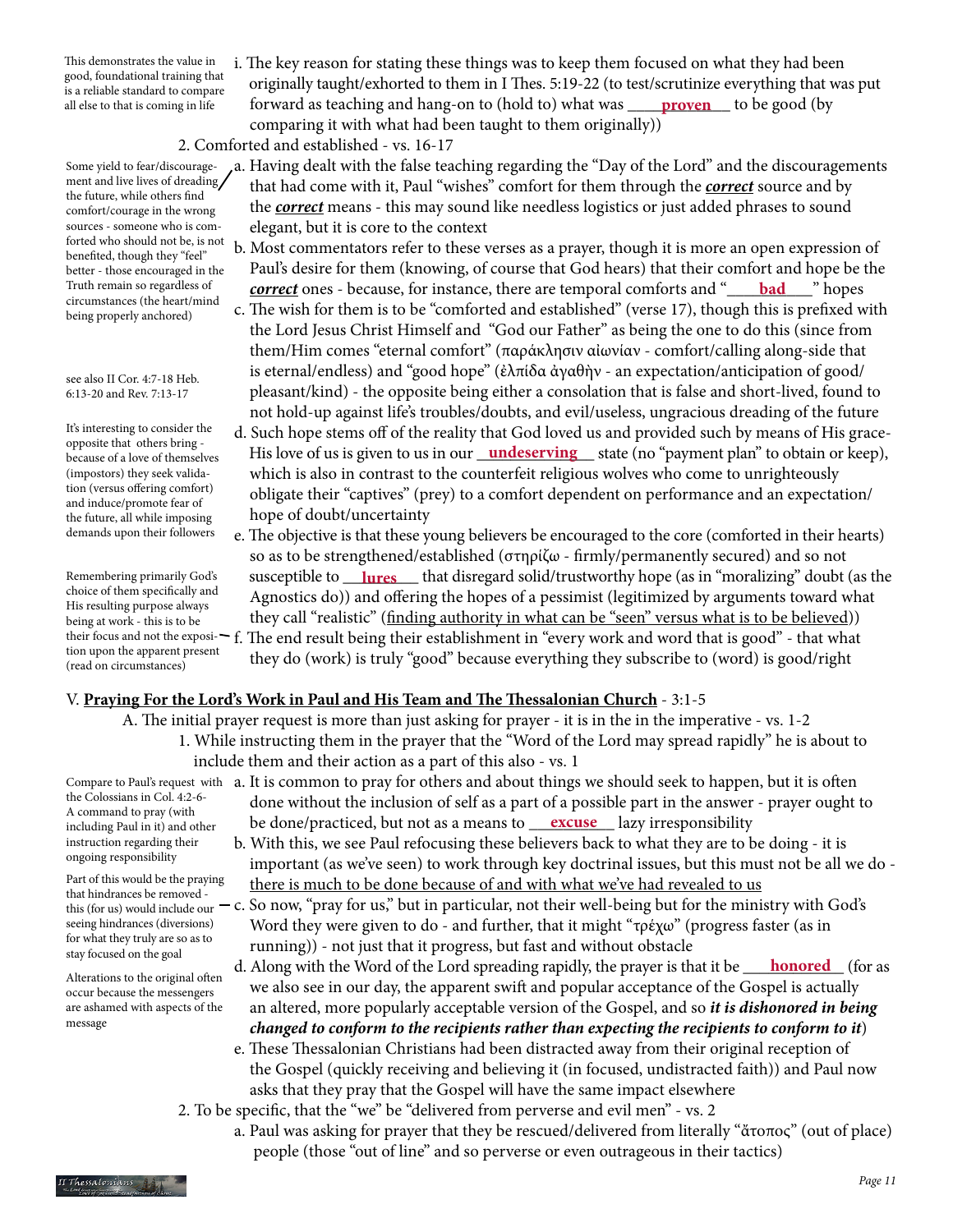world seems flooded with those these are those disorderly, having no standard but themselves and so <u>unaccountable</u> These are "out of place" (the meaning of the underlying word ἄτοπος) being an authority to themselves - the world seems flooded with those that fit this description now in religious circles

Because of such people and such circumstances, Paul requested prayer (as he would and must face this) - praying for the progress of the Gospel message and protection from such opposition

- B. "But the Lord is faithful" vs. 3-5
	- 1. There looks to be a special (intended) wordplay by Paul for emphasis in verse 3, playing off of the last part of verse 2 - the wording from verse 2 to 3 is "... οὐ γὰρ πάντων ἡ πίστις Πιστὸς δέ ἐστιν ὁ Κύριος..." (for not all [as in have] the faith, faithful however is the Lord") - vs. 3-4

b. So there have always been those who have no qualms in how they seek to distract/divert

c. These are also "evil" men (πονηρῶν, a word at its basic idea refers to hard labor and the agonies that come with it) - these would be those making the labor of the Gospel difficult, making the progress more difficult because of the labor they put into trying to oppose it - this idea of evil may also include the result of their endeavors (making not only the presentation

of the Gospel difficult, but its content (as the legalist does))

 from the true Gospel - such are "perverse" not necessarily in their morals (though they could be), but in how they are, in comparison/contrast to the Gospel they seek to thwart/counter-

 d. Knowing this, there will be those who do not have "faith" - these new believers may have been discouraged that so many rejected what they readily received - so do not doubt or be diverted

because of so many that react and reject the Gospel and what is truly associated with it

 a. In his request for prayer, he now demonstrates the prayer was for them all (not just Paul) - for the Faithful Lord will protect them and "strengthen" (στηρίζω as used also in 2:17 with the idea of grounding/establishing them) - this is what the Lord will assuredly do

- b. This "grounding" is against "the evil one" the expectation in this prayer is that of strong opposition and the Lord being the one <u>securing</u> in it
	- c. The confidence was not in these believers but in the Lord (as to their being obedient)
- d. "It is remarkable that when Paul expresses the utmost confidence in Christians that they will live and act as becomes their profession, his reliance is not on anything in themselves, but wholly on the faithfulness of God. He must be a stranger to the human heart who puts much dependence upon the Lord **confidence** in it even in its best state." Barnes
	- e. As we pray for each other (that we be obedient), it should be done with confidence (in the Lord) that what they (and ourselves) are to be doing will be done (accomplished) by the Lord (this is descriptive of what is often referenced as "progressive/practical sanctification") in us
- f. This is a prayer of faith, for it was a confidence (in the Lord) that they would continue to do what they already were doing in what they had been charged to do - the word for "command" is "παραγγέλλω" which pictures the heralding-out commands - and as such this describes a not seeking from us ideas, just faithfulness/consistency (like the Lord) in doing what we are told (and <u>\_\_\_\_\_<mark>learning</mark></u>\_\_ what that is)
	- g. This concept is perfectly related to Php. 2:12-13 there is a commanded obedience ("working out your salvation", and that with reverence) while also acknowledging that it is the work of God that *will work in us* to do and "will"
- is defined in doing what was  $-h$ . So, the confidence Paul has "in the Lord regarding you" not only directs their focus to the commanded in scripture (and source/cause of their being and remaining obedient, but also lends to their <u>expecting</u> it much in "Christianity" appears to expect more disobedience and expectations are set so low that the unregenerates are indistinguishable - see Gal. 5:1-15 (note vs. 10)
	- 2. Two essentials in remaining faithful, focused and obedient vs. 5
		- a. At the core of our faithfulness will be (as it was here in Paul's prayer for the Thessalonians) that the Lord be the one directing the heart (the real/inner us, who we are because of what we think/love (prioritize)) - the heart is the "seat" of our thinking, feeling, willing and decision
- b. The "inner person" needs to be "directed" (κατευθύνω to make straight and so avoid focused/determined/undistracted unnecessary delays and wrong <u>directions</u> )
	- c. This is done/accomplished when their focus/hearts are directed/straightened to, first of all, the "love of God" - this is as plain in its meaning as it sounds - a life-gaze affixed on the love God has for us will not be swayed and led away by the pseudo and fickle "love" of others and even of self
	- d. The second point of focus the heart needs to be directed to is the patient endurance (long suffering) that was exemplified in Christ - compare to Heb. 12:1-6
	- e. Christ suffered immensely in this world and demonstrated the greatest victory the world has ever known by use of it (the suffering) and had no inclination to living His life aiming at the priorities of the world/age - such an example Paul prays to be the authoritative one for these believers

Security and reliant footing in anything else will not establish us when opposed

This prayer demonstrates that much of what prayer is , is not the requesting as much as it is the openly acknowledged dependence upon the Lord

Our expectation of growth and stability is to rest in the Lord and not on the one we are praying for

This describes more obedience than it does ingenuity or clever creativeness (in determining what needs to be done) - God is not seeking from us ideas, just that we follow/obey what He has already revealed

What "obedience" actually is needs to be kept in focus - it "commanded" in Scripture (and not the ever changing code of morality constantly in flux with the pursuit of new/different ideas)

The prayer being that the Lord direct their way through the obstacles of life and keep them focused/determined/undistracted

We long to be loved, not just for the affection and acceptance, but for the security - there is a security that comes with being loved

To face suffering and to bear through the challenges of life we need to know the value and the motive in doing so - Jesus set the example and proof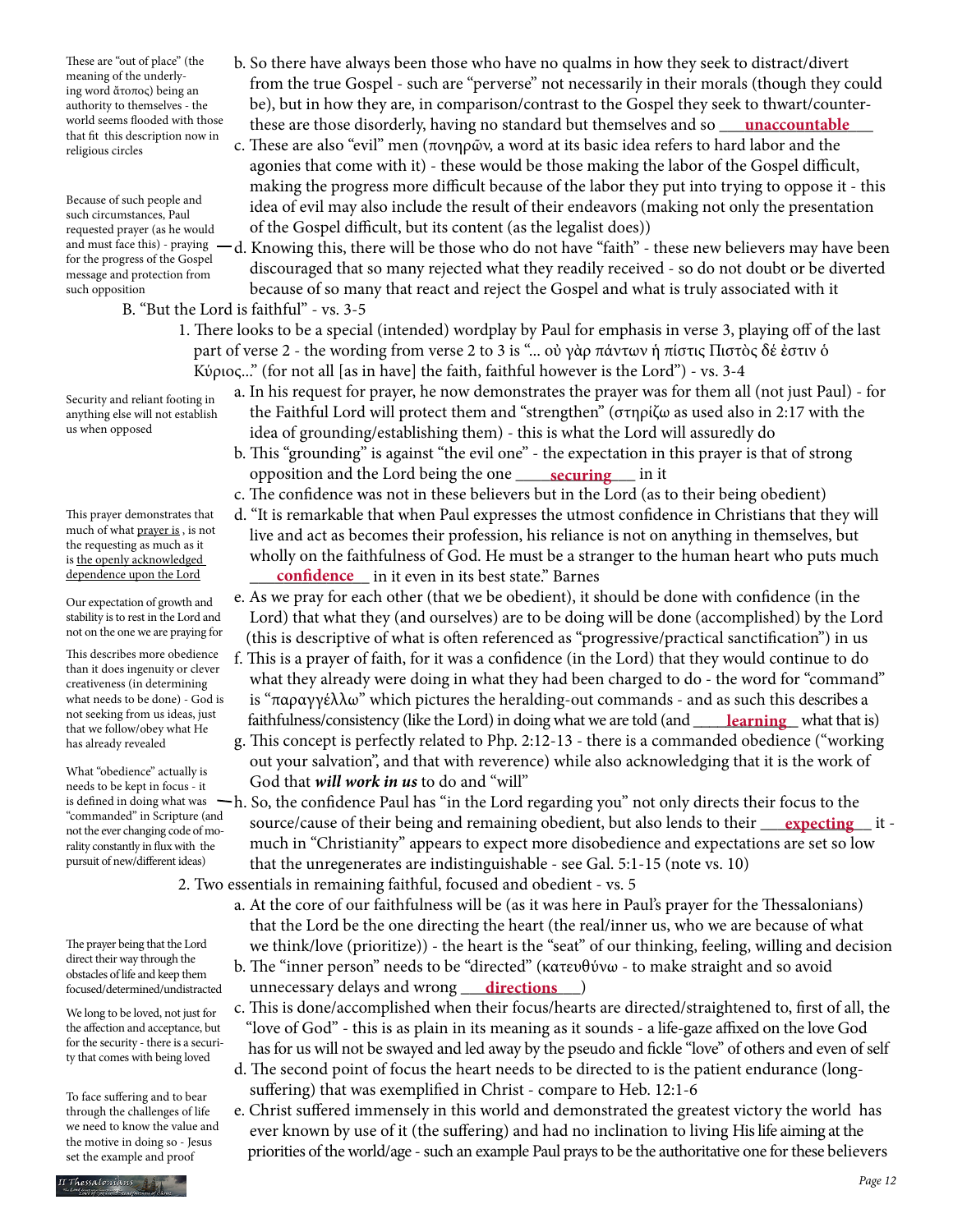## **VI. Keep Away from Brothers Who are Rebelliously Insubordinate in Their Responsibilities - 3:6-18**

A. This last section has a variety of ways in which it is handled in determining the core subject/issue Paul is addressing, whether it is disorder "in the ranks" or more specifically, a rebellious (determined) laziness - vs. 6

- 1. What is being addressed is a serious issue as seen in Paul's usage of "command" in verses 6 and 10, as well as the reiterating of the avoidance of such in verses 6 and 14
- of forgiveness and disciplinary actions - both are required throughout life - forgiveness does not mean that another's sin is excused or tolerated, just that when these cause us some form of harm or sadness, we do not hold it against the offender

We all were designed to be productive and to work throughout our lives - even if "unemployed" or "retired" we ought to be people of responsibility

life of laziness is a presumptive use of the time we have been given - we were not placed here and given life to waste away our lives being unproductive in whatever God has brought us to or brought to us

Self-control is two-fold keeping self back from what is wrong/evil and pushing one's self to continue doing what is right and of true value

Paul not only taught, he lived under the same obligations (even when he did not have to

be as strict as he was)

see I Thes. 2:9 where he stated this in the first letter

Many times we ought to yield our "rights" in order to set a as not to be used by others as a form of justifying laziness, neglect or "disorderliness")

As with Paul we also need to realize the calling of God on each of us and that His message outranks us all and should be given priority over our perceived rights and comforts

Many face what they call "burnout" because their expectation was not that of "laboring night and day" since we truly work for the Lord

- Many are confused in the usage  $\,$  a. This command to "keep yourself away from" ("στέλλεσθαι" a word picturing an arranging or moving away from, and being in the middle voice, one does this themselves (actively, purposefully) - the use of "brother" makes it clear they are believed to be in Christ, and this does not mean that another's **deliberate** avoidance is then to be for their well-being - compare to I Cor. 5:11-13
	- b. The seriousness is also seen in the invoking of the "name of our Lord Jesus Christ" this is not just a "judgment call" on Paul's part, but a command from the top!
	- c. The particular wrong here is "ἀτάκτως" and in the NASB it is translated as "an unruly life" while elsewhere it is "idleness" - the core word describes someone who is "out off the ranks" and so in their disorder, they are unproductive and are a hindrance to the rest of "the ranks" 2. The need and requirement for responsibility - vs. 6
- a. It is not hard to realize the lure of the thought that one can reach a status or situation in life where life is generally free of \_\_\_\_\_\_\_\_\_\_\_\_\_\_\_ - some hope for wealth, retirement, or an **responsibility** opportunity to get-by in life without having to work for a living, or even if working, to do as little work as possible and to be free of as many responsibilities as practically possible
- Times of rest are needed, but a  $\mu$ b. The laziness and idleness described is often attributed to the idea that many figured that since the Lord's coming was so near, that they gave up working (either for spiritual purposes or just that they thought it was a useless use of time) - the "tradition" is revealed more in Paul's personal example and in other places such as I Thes. 4:11 and 5:14
	- c. The general idea looks to be that there were those who figured they could "ride-out" this part of life (being "idle busybodies") - the mindset of a "walk" that is determined to be lazy and unconcerned with being productive is never to be seen as tolerable amongst "brothers" - this is not dealing with those unable to work, just those unwilling - there are numerous, addictive  $\rightarrow$  idle activities (the lack of any goals, schedules, entertainments and time/heart-consuming
- right and of true value **contact activities that come to** <u>dominate</u> the thoughts and daily objectives) B. The importance of living out faith and the need for living examples - vs. 7-9
	- - 1. Paul is very bold in his usage of "δεῖ μιμεῖσθαι ἡμᾶς" (literally, you "must imitate/emulate us") vs. 7-8
- a. This is typically translated as "ought" though this is not necessarily as forceful as it was meant b. This can only be stressed in this way when the one writing it is certain that what they are (even when he did not have to doing and have done is non-<u>optional</u> for all else
	- c. We might look on this (as apparently some of these early Christians did) as though it is optional, and left to our own discretion whether or not we *choose* to work for a living and be faithful in ministry
	- d. The example that Paul and his team left was the opposite of "idle" another translation of the underlying word is "truant," as in skipping out on duties or obligations and leaving others to make up for the lack of help - this concept should also be considered with our "ecclesiastical" responsibilities (as being a part of the Church)
- better example of diligence (so —e. Paul worked "night and day" with a driving reason to "not be a burden to you" God may have us, at times, need the assistance of our Christian family, but we work more to "carry our neglect or "disorderliness") load" and not to rest in the thought of others <u> **bearing** </u> the load for us 2. Paul yielded his right to being supported to set the best example - vs. 9
	- a. Paul detailed this right in I Cor. 9:1-19 as an Apostle and teacher, he had the right to be financially and practically supported - he chose not to use this in Corinth and in Thessalonica so as to set an example, so as not to be used as any type of distraction and to not burden them in particular
	- b. The example (that needed to be free from distraction) was *hard work* (and the expectation of it all throughout life) - far too many generations of Christians have allowed and even elevated the idea of comfort and rest as being the most desirable, and as if it is a reward of God - our

 "rest" while this side of eternity, is not "out of the storm" but while still being in the storm c. "The Christian, just because he is a Christian, should be a better workman than anyone else." William Barclay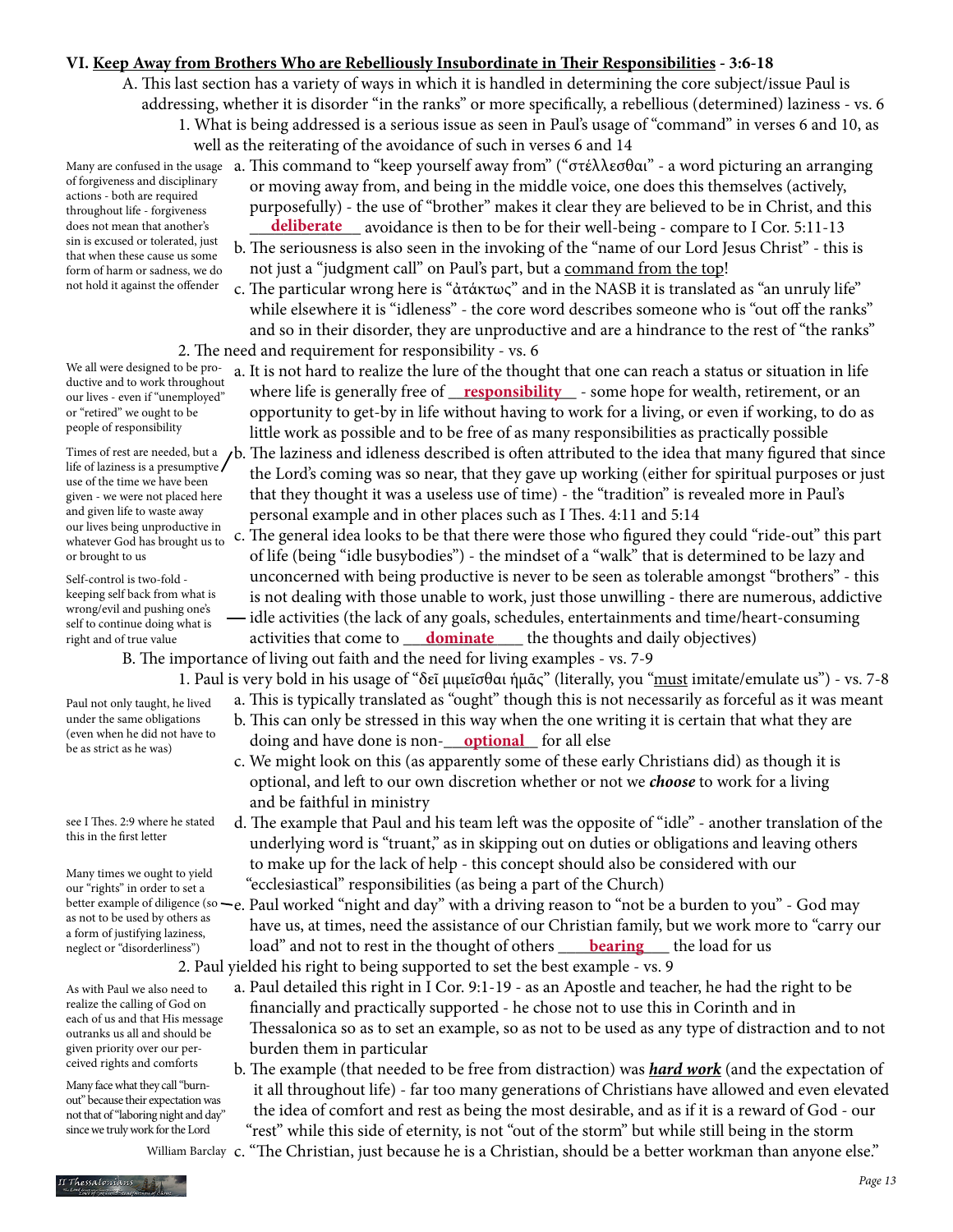d. Paul had indicated in I Thes. 2:8 that this was personal - he was not out to only share the Gospel, but "our own selves" - true ministry to others will always involve some degree of giving of self which may include foregoing personal rights for the best of the other

C. Continue to work and do so calmly, earning your own living - vs. 10-12

1. "If anyone is not willing to work, don't let him eat" - vs. 10

- a. To many, this statement sounds harsh because they only focus on the "not eating" and not on unloving to cater to such a vice - the <u>unwillingness</u> to work - being unwilling (determined not to work) demonstrates a critical flaw in their thinking and character (e.g. presuming on God and others)
	- b. Paul reiterates what he had already "commanded" when he was with them notice it does not say that only poor people should work to eat, but that all should - idleness is never sanctioned in Scripture and each needs to be in the pursuit of something productive

 c. This may be related to Genesis 3:19 also where, as a result of the curse, man would "eat bread" by the "sweat of your face" (hard work would be linked to eating)

- 2. Idleness and being a "busybody" vs. 11-12
- a. The particular issue facing this church was that of "idleness" (ἀτάκτως- without order (disorderly) and so unproductive), in particular they were not working, but instead were except when told to do what busying themselves in what is not useful and in so doing, <u>meddling</u> in the affairs of others (possibly to get food/money) and burdening others who are tying to work (be productive)
- Interestingly, these are busy, just  $\,$  b. It can be observed by any of us how this is instinctive to human nature when not working (and without schedules and deadlines), there is an incessant desire to focus on what others are doing - the best cure for a "busybody" is work/responsibility! - the underlying word has also been translated as "intrusively busy," intruding in others' lives while being defiant
	- c. The core concept of diligence and working was not new Proverbs deals with these concepts often, such as in Pro. 13:4, 20:4 and 21:25
- d. "Such person" (those Paul had heard of) are commanded and so strongly encouraged under the authority of the "Lord Jesus Christ" to work - clearly, invoking the name of the Lord this way makes it clear this is not a minor point - many in our day take the concept of someone choosing not to work (refusing) as a small thing, but what it leads to and what it demonstrates able option for those in Christ! **of the person is a <u> <b>perversion** </u> of a "life fundamental"
	- e. As these take up work duties again, they are to do so "quietly" (calmly, humbly) and so no complaining and no more meddling in the lives of others! - they are to "earn their own living" (literally, "their own bread they may eat")

D. Do not grow weary in doing good - vs. 13-15

- 1. It can be easy to be envious of those who seem to live a carefree life and yield to natural inclinations, and to see consistent labors (as if without end) as too much to continue - so Paul cuts to the point in commanding the ones doing well not to yield to the <u>\_\_\_\_\_\_\_\_\_\_\_\_\_\_\_\_</u> of weariness - vs. 13
	- a. For the word "weary" Thayer defined it here as "to be utterly spiritless, to be wearied out, exhausted" - most of us think of these "feelings" as being unavoidable so expect them throughout life (and so willingly yield to them) - yet Paul commands/exhorts against it!
- b. Paul speaks to them as "brothers" and not as a "boss" just telling them to "stay the course" or "stay with it" but he had been doing the same himself - there was no expectation of any release ing so many yield to the wrong from responsibility in his life, so they also should not - there is to be a <u>mutual</u> motivating and/or forsake the work alto-<br>gether and tire at the thought of c. "We must take heed that the unworthiness of some men does not cause us to be slack in well-doing." Geneva Bible Notes

2. Seriously warn the disobedient brothers as brothers - vs. 14-15

- a. If there is any among you that "does not obey" (οὐχ <u>ὑπ</u>ακούει literally "not heed what was heard," though the word for heed/obey is an interesting word picture, as it indicates someone who not only hears, but does so "under") - disobedience is a clear sign they one does not look upon the instruction/command as being "above" them
- b. Of such "take note" (make note of them personally) for the purpose to have "nothing to do with them" - literally it means "do not mix/mingle" with them, with the purpose that they be ashamed - this seems harsh in our day of confusing true love with condoning of wrong-doing remembered why it is being and irresponsibility - but it (**\_\_\_\_obedience** \_\_\_ (subservient hearing)) is really that important! c. The desire is that, in their shame, they *repent and reform*

It would be irresponsible and unloving to cater to such a vice potential and actual hunger can be the best motivator for such

Essentially, don't sanction laziness and idleness in any waythis does not mean we must always be working, but that some amount of work should be tied to being able to eat

Similar to children who will seem to have endless energy except when told to do what needs to be done

doing the wrong things - too many have time and energy to gossip because they are not busy doing what they ought

Rebellious/defiant neglect of work/responsibility is to be looked upon as a serious wrong- just because our society has chosen to support such life decisions, does not make it a viable option for those in Christ!

Enjoying what one has worked for is not done out of pride but out of doing what is right

Paul instructed the Galatians not to "be weary in well-doing" (in doing what they ought) because it will "pay-off" ultimately - Gal. 6:9

Some are more wearied by seeing so many yield to the wrong gether and tire at the thought of the "ranks" shrinking

If there is condoning (under the guise of "love") how will the essentials ever be worked-into those we are to actually love? separating and even shunning will be (and should be) difficult, but will be done rightly if it is remembered why it is being done and the anticipated result